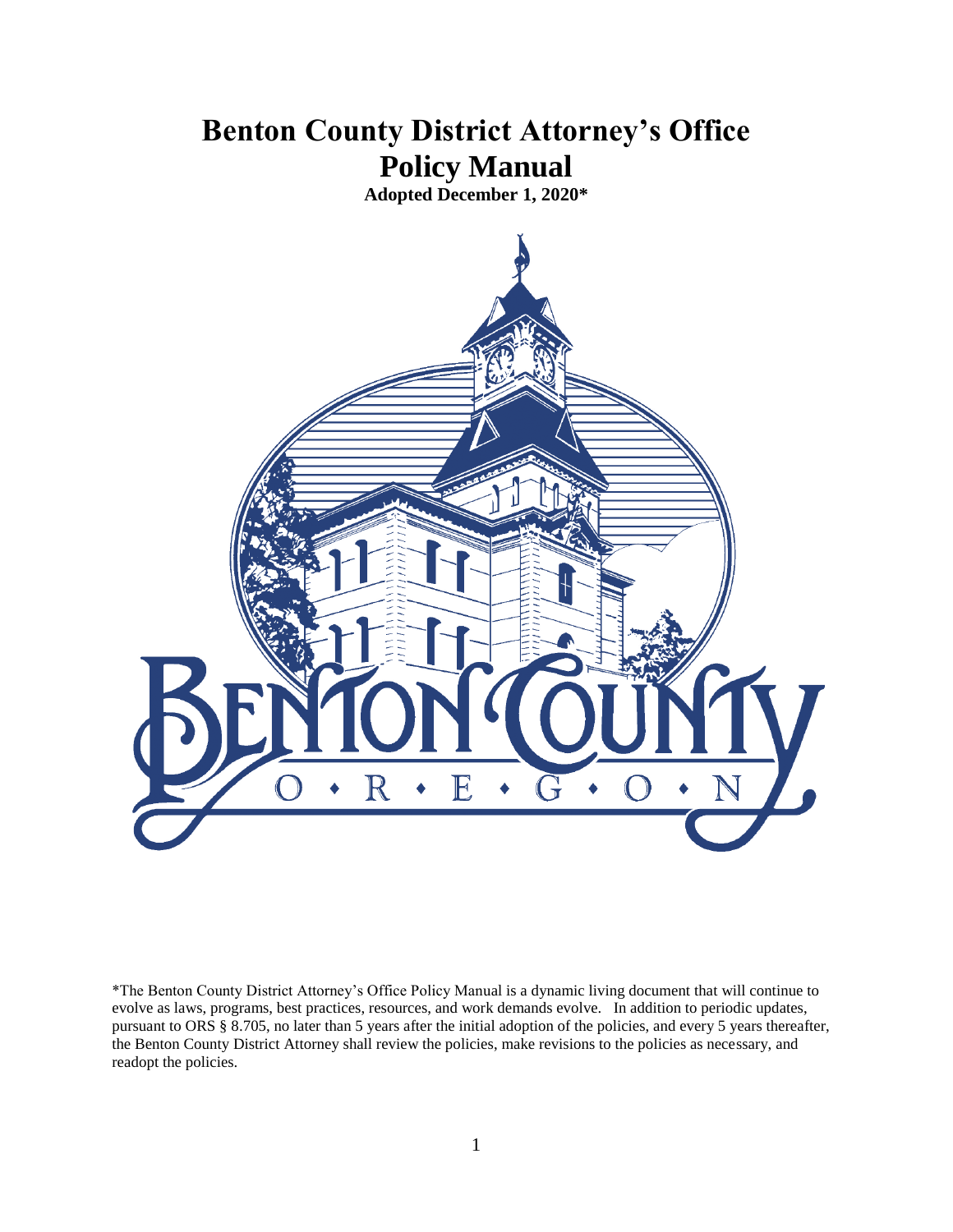# Table of Contents

| <b>Content Topic:</b> |                                                                                                                                           | Page |
|-----------------------|-------------------------------------------------------------------------------------------------------------------------------------------|------|
| $\mathbf{I}$ .        |                                                                                                                                           |      |
| II.                   |                                                                                                                                           |      |
|                       |                                                                                                                                           |      |
| III.                  |                                                                                                                                           |      |
|                       | D. Charging Instruments, Grand Jury and Preliminary Hearings11<br>Е.<br>L.<br>J.                                                          |      |
| IV.                   | Resolution of the Benton County District Attorney's Office to Affirmatively<br>Address Disparate Impacts in the Criminal Justice System24 |      |
| V.                    |                                                                                                                                           |      |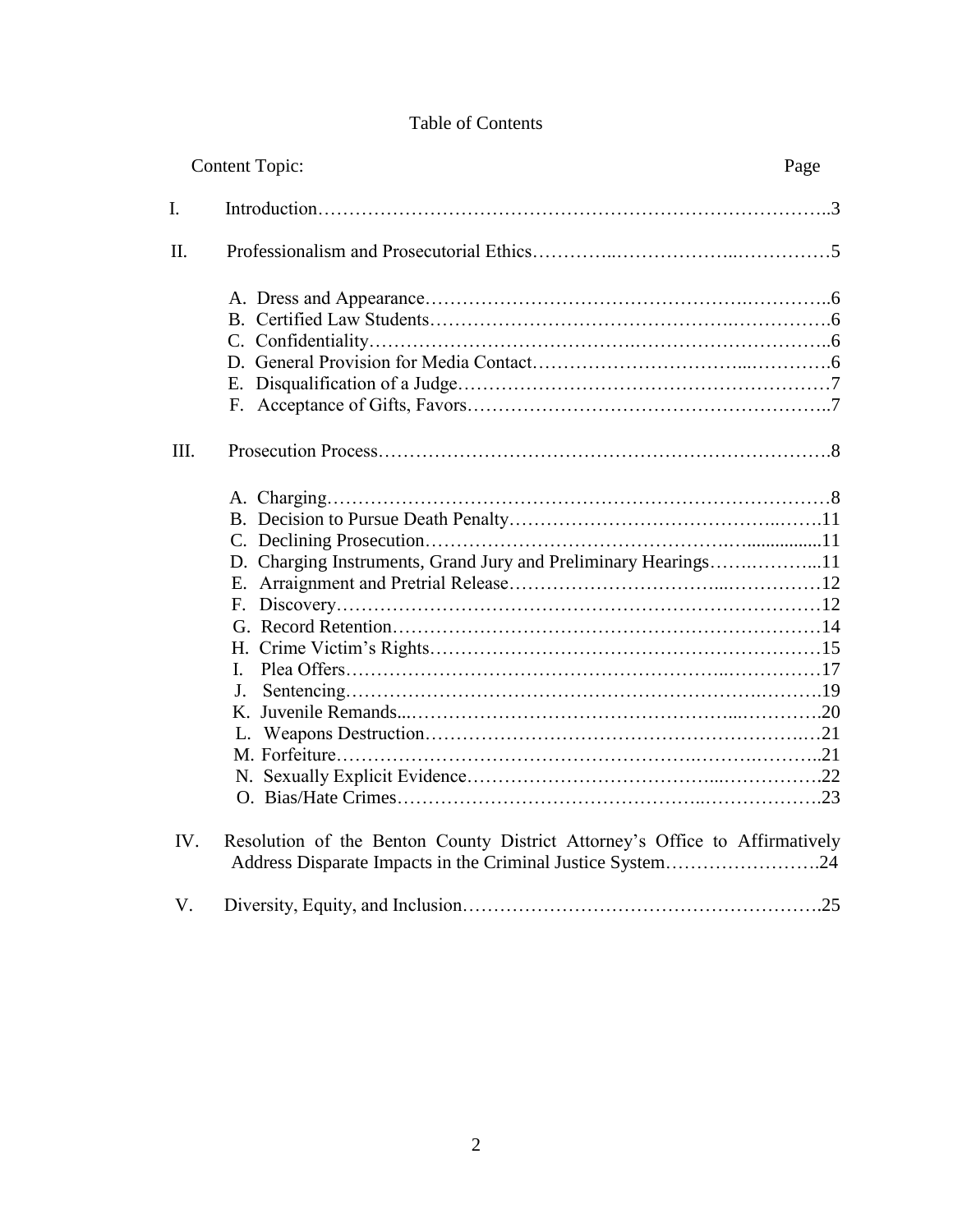# **I. Introduction**

The Benton County District Attorney's Office promotes the pursuit of justice for all people through the truth.

A fundamental value of the Benton County District Attorney's Office is the self-evident truth expressed in the preamble of the Declaration of Independence, that all people are created equal, and that they are "endowed by their Creator with certain unalienable Rights." Among these rights are "Life, Liberty and the pursuit of Happiness." These rights are at the core of the purpose expressed in the preamble of the United States Constitution, that is "to form a more perfect Union, establish justice, insure domestic Tranquility…, promote the general Welfare, and secure the Blessings of Liberty to ourselves and our Posterity…." The rights set forth in the Declaration of Independence, and the purpose asserted in the United States Constitution are underscored by the purpose expressed in the preamble of the Oregon Constitution, which states, "…to the end that Justice be established, order maintained, and liberty perpetuated, do ordain this Constitution."

The Oregon Constitution establishes that the Benton County District Attorney shall be the law officer of the State for the 21<sup>st</sup> Judicial District (Benton County), and shall perform such duties as pertaining to the administration of Law, and general police as the Legislative Assembly may direct. Constitution of Oregon, Article VII § 17.

The Benton County District Attorney's Office embraces its overarching charge of pursuing justice for all through the truth. Our vision is to make Benton County a safe and just place to live and work. Our mission is to fairly, effectively and efficiently enforce the law, to protect the public from crime, to safeguard children from abuse and neglect, to assist and advise crime victims; and to foster respect for the rule of law. The Benton County District Attorney's vision and mission are embedded in Oregon's foundational principles of the protection of society, personal responsibility, accountability for one's action, and reformation. Constitution of Oregon, Article I §15.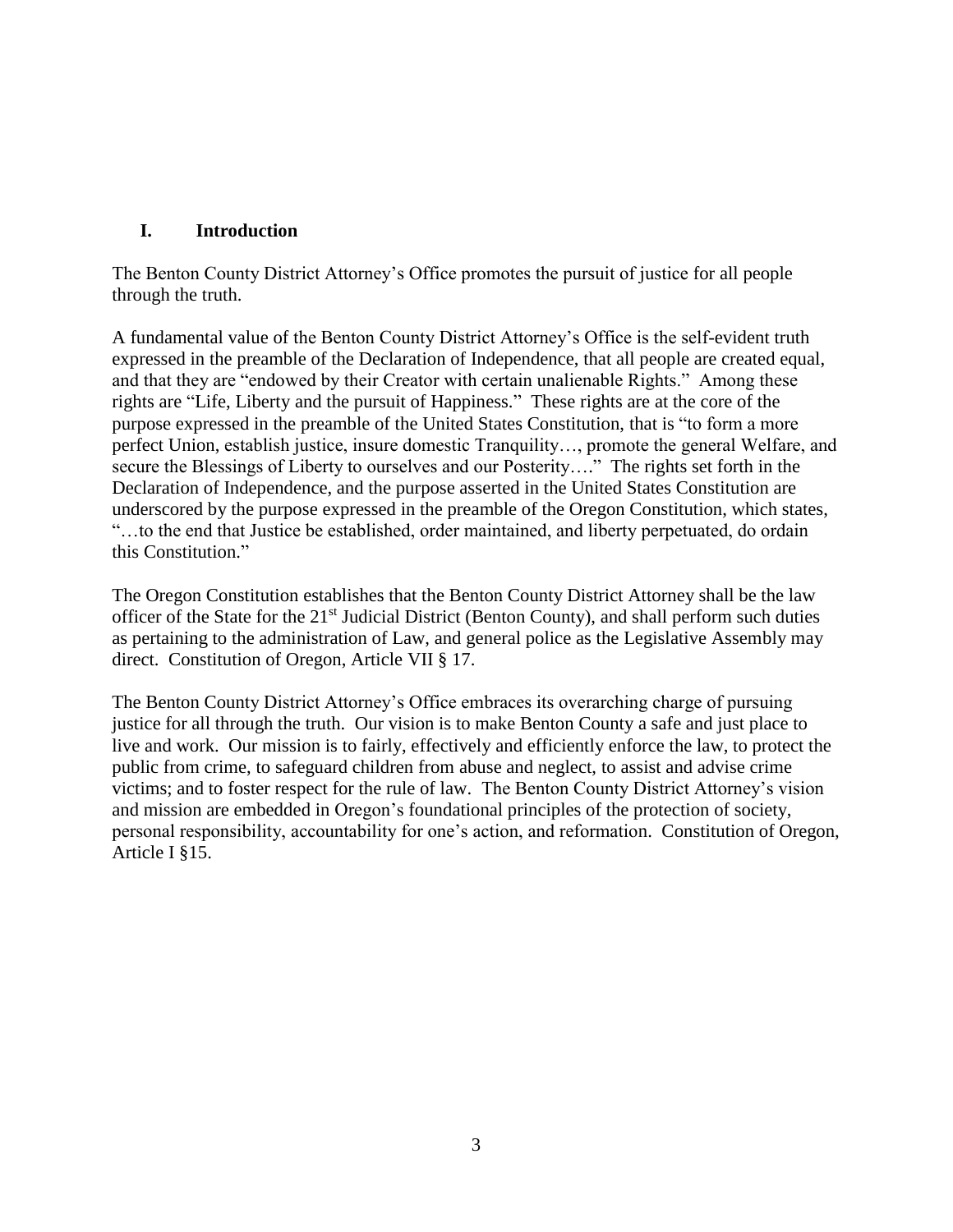The policies, practices, and processes of the Benton County District Attorney's Office are governed and defined by the Constitution of the United States, the Constitution of the State of Oregon, the canons of professional ethics of the Oregon State Bar, and the laws and rules arising thereunder. For purposes of compliance with the provisions of ORS §8.705, the Benton County District Attorney's Policy Manual incorporates by reference herein the legal and ethical mandates established through the Constitution of the United States, the Constitution of the State of Oregon, the canons of professional ethics of the Oregon State Bar, and the laws and rules arising thereunder, including, but not limited to, the following:

United State Constitution United States Code United States Supreme Court Precedence Federal Court of Appeals Precedence Federal District Court Precedence Oregon Constitution Oregon Revised Statutes Oregon Administrative Rules Oregon Criminal Code Oregon Motor Vehicle Code Oregon Evidence Code Oregon Trial Court Rules Oregon Uniform Jury Instructions Oregon Rules of the Court – Federal Oregon Rules of the Court – State Oregon Rules of the Court – Local Oregon Attorney General's Public Records and Meetings Manual Oregon Attorney General Opinions Oregon Rules of Professional Responsibility Oregon State Bar Statement of Professionalism National Association of Drug Court Professionals 10 Key Components National Association of Drug Court Professionals Evidence-Based Best Practices

The Benton County District Attorney's Office Policy Manual is meant to guide employees in understanding the overall policies and expectations of the office. It should be used in conjunction with above-listed law and rules, as well as the Benton County Employees Manual. If any specific policy provision conflicts with the ability to pursue justice within the parameters of law, then the pursuit of justice will take precedence over any specific policy provision. The policies set forth in the Benton County District Attorney's Office Policy Manual are designed as principles to follow rather than strict edicts.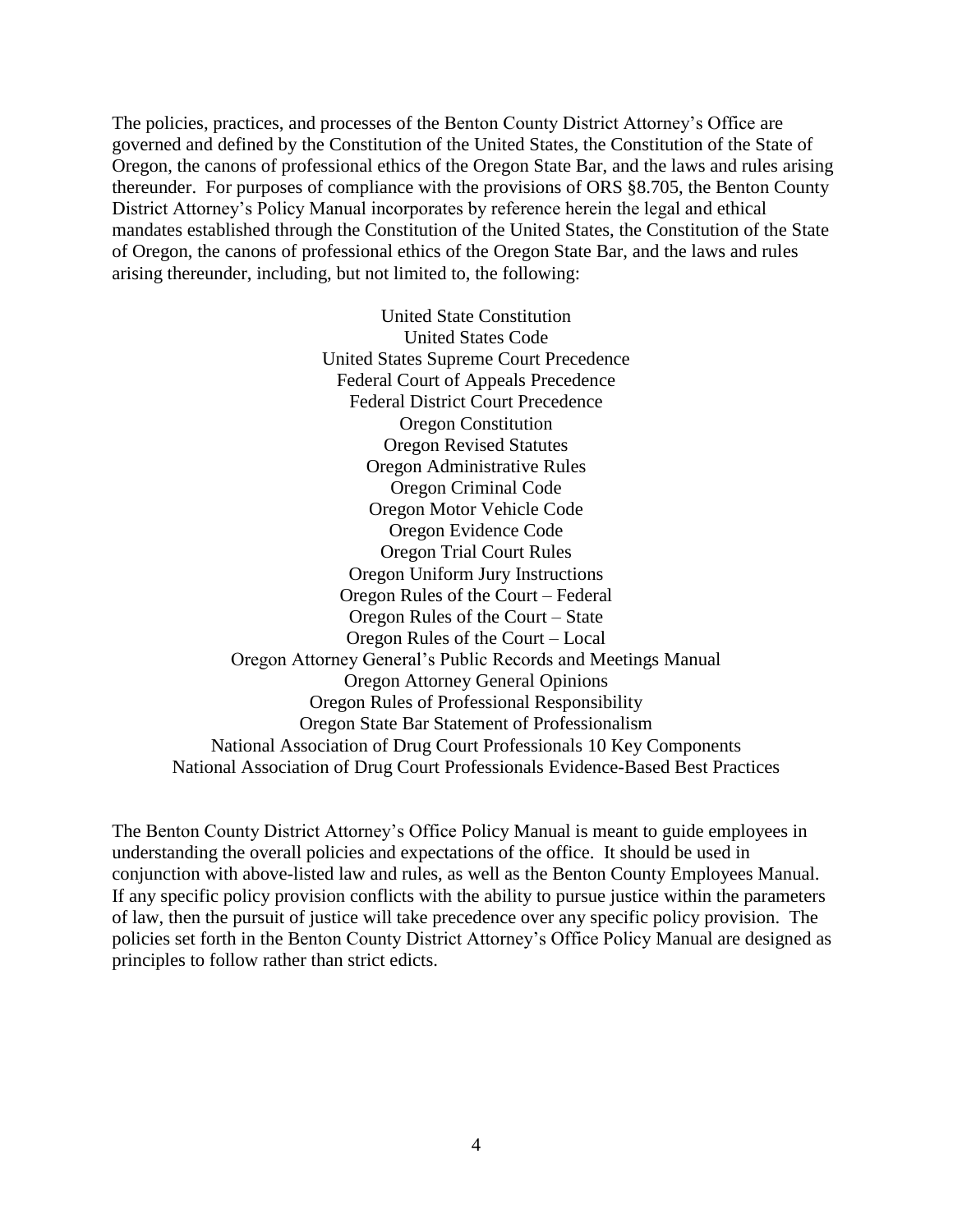# **II. Professionalism and Prosecutorial Ethics**

All employees of the Benton County District Attorney's Office hold a public trust and represent the Office of the District Attorney. Employees are expected to abide by the Benton County District Attorney Office's core values. The Benton County District Attorney's Office's core values include the following:

**Integrity:** Integrity is the bedrock upon which all our actions must be anchored. We will respect and obey the law and the lawyer's Code of Professional Responsibility. We will be honest with ourselves, our colleagues, and the public. We will act with honor.

**Fairness:** We respect the right of all people to fair and equitable treatment under the law. We will enforce that right.

**Public Service:** We serve the people. We will do so efficiently and courteously.

**Teamwork:** We are a team. We will support and encourage each other as we work toward the accomplishment of our mission and the achievement of our vison.

**Continuous Improvement:** We will seek to continuously improve the fairness, efficiency, and effectiveness of our office and the justice system we serve.

All employees are expected to exercise good judgment, common sense and professionalism in their everyday dealings with the public, representatives of other departments, agencies, organizations, and each other.

All employees are expected to maintain the highest ethical standards. All staff are expected to be mindful that public service is a public trust, and our job as public servants is to serve with integrity. All employees of the Benton County District Attorney's Office are expected to adhere to the highest level of professionalism and competence as they can achieve. Maintaining a courteous attitude with the public is required.

As employees of the Benton County District Attorney's Office, it is important to remember that, as professionals, our responsibilities do not end at the close of the workday. We are responsible for our behavior outside of the organization. We have a responsibility to perform our duties as public servants with integrity and to serve the public trust at all times.

All employees will be familiar with the canons of professional ethics of the Oregon State Bar and perform their duties in a manner consistent with those standards. In addition, attorneys are expected to know and follow all rules promulgated by the Oregon Supreme Court and by the Circuit Court of Benton County.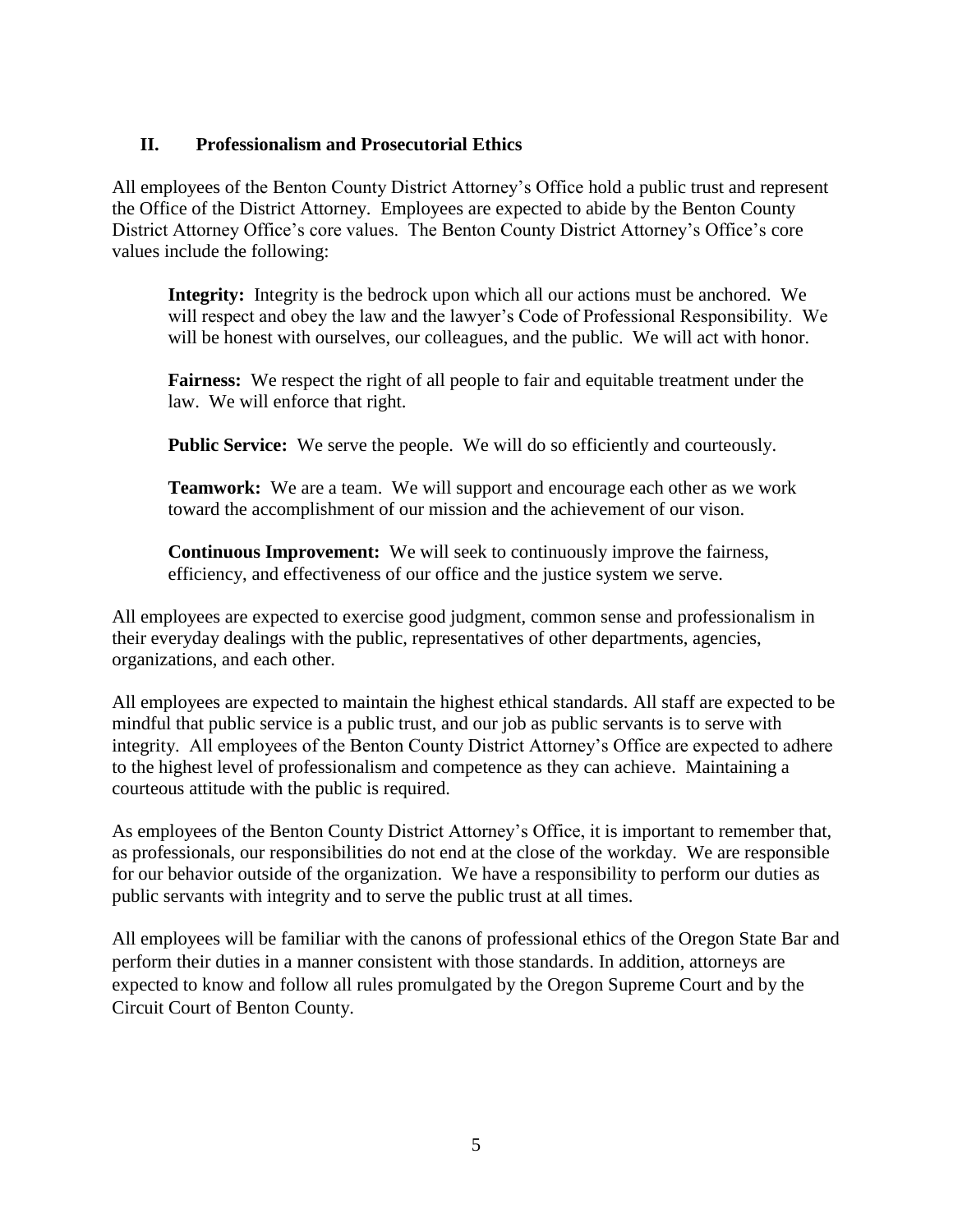## **A. Dress and Appearance**

The Benton County District Attorney's Office is a professional law office representing the State of Oregon and the citizens of Benton County. There is an expectation that all staff will represent, not only in their behavior, but also in their dress, the high professional standards established for the organization.

Staff of the District Attorney's Office are expected to wear professional business attire during regular working hours. On occasions, more casual attire may be allowed with prior District Attorney approval.

# **B. Certified Law Students**

Internships at the Benton County District Attorney's office can provide educational opportunities for future attorneys and others. Internships also expose interns to the efforts we take to protect the public and deliver justice. In return, the District Attorney's office receives legal assistance at a reduced cost to taxpayers. To ensure proper supervision and successful internships, all legal interns will be supervised by a full-time Deputy District Attorney. All support staff interns will be overseen by support staff supervisors.

# **C. Confidentiality**

One of the most important aspects of professionalism in the Benton County District Attorney's Office is confidentiality. Employees are prohibited from discussing cases with unapproved individuals. All media contacts are approved through the District Attorney in compliance with the guidelines regarding press relations contained in this manual.

# **D. General Provision for Media Contact**

All law enforcement agencies should follow the bar press guidelines when dealing with the media. The Benton County District Attorney's Office has the responsibility to give the media truthful information on matters of public interest and to comply with public records laws. At the same time, the Benton County District Attorney's Office has a responsibility to ensure that reputations are not improperly damaged and victims, as well as the accused, are afforded a fair trial free from improper pretrial publicity.

Major crimes: The District Attorney's Office is the designated spokesperson for the major crime team. These events will usually include major crimes or homicides.

All other crimes: With the exception of homicides and crimes involving the major crime team, the law enforcement agency handling a matter should release initial information to the press in accordance with the bar press guidelines.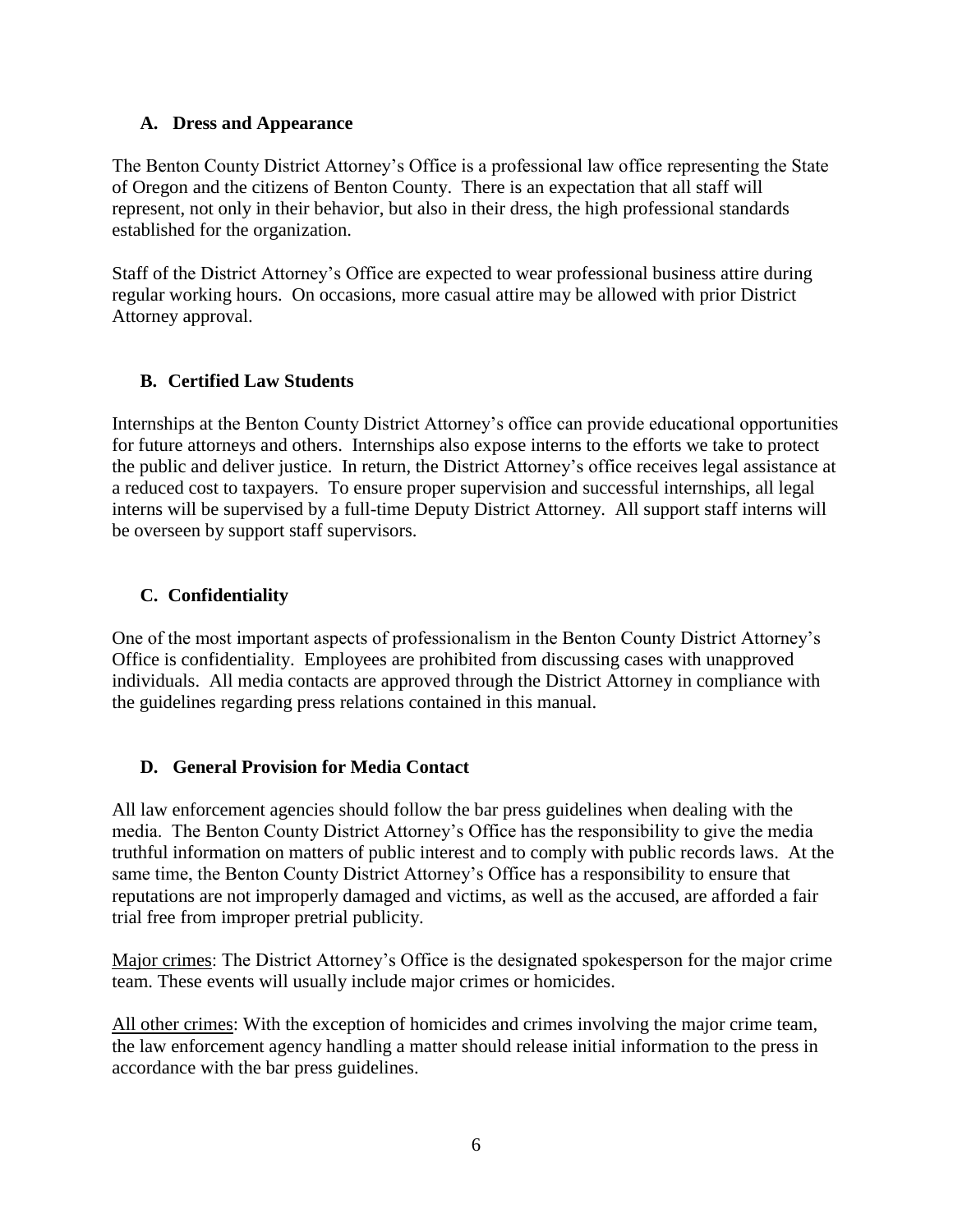## Guidelines for Disclosure and Reporting of Information to the Press

It is generally appropriate to disclose or report the following:

- 1. The arrested person's name, age, residence, employment, marital status and similar biographical information.
- 2. The charge.
- 3. The amount of bail.
- 4. The identity of and biographical information concerning both complaining party and victim.
- 5. The identity of the investigation and arresting agency and the length of the investigation.
- 6. The circumstances of arrest, including time, place, resistance, pursuit and weapon used.

# **E. Disqualification of a Judge**

Only the District Attorney or the Chief Deputy District Attorney, at the direction of the District Attorney, may sign a motion to disqualify a judge from hearing a case.

# **F. Acceptance of Gifts, Favors**

Employees of the Benton County District Attorney's Office may not accept gifts, gratuities, or favors from firms, organizations, their employees, agents, or other individuals who conduct or may conduct business with the Benton County District Attorney's Office.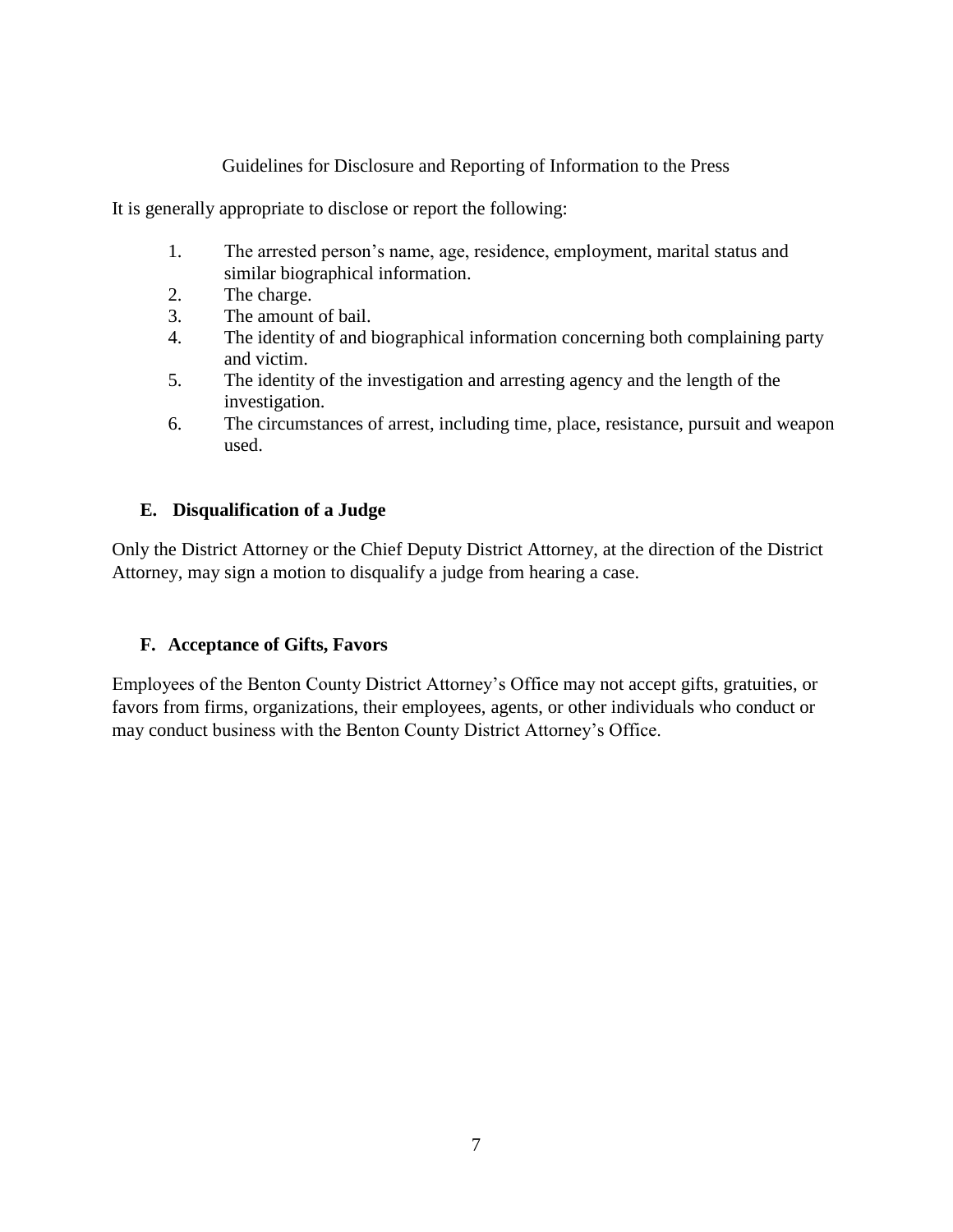## **III. Prosecution Process**

# **A. Charging**

It is the goal of the Benton County District Attorney's Office to enforce Oregon law in a manner that maximizes community safety, respects individual rights and serves justice. To that end, we will endeavor to charge cases and advocate for outcomes in a manner which treats similarly situated defendants similarly.

As a general rule, charging decisions should be made in a way that emphasizes protection of the community and offender accountability. Using this guidance, the Benton County District Attorney's Office shall consider such things as the strength of the state's case, the cost of prosecution, any mitigation in the defendant's background, input from the victim, input from the investigating agency, and any other appropriate information the assigned Deputy District Attorney considers relevant. In any case charged by the Benton County District Attorney's Office, there must be a reasonable belief, based on evidence likely admissible at trial, that the crime occurred, and that sufficient evidence exists to prove the crime beyond a reasonable doubt. This general policy is reflected in more specific guidelines on all offenses described below.

# **1. Screening and Charging Decisions Guidelines/Factors**

- a. The nature of the offense.
- b. Probability of conviction.
- c. Possible deterrent value of prosecution.
- d. The characteristics of the offender.
- e. The interests of the victim.
- f. Recommendations of the law enforcement agency involved.
- g. Any provisions for restitution.
- h. The age of the offender.
- i. Doubt as to the guilt of the accused.
- j. A history of non-enforcement of the statute.
- k. Excessive costs of prosecution in relation to seriousness of the offense.
- l. The age of the case.
- m. Insufficiency of evidence to support the case.
- n. Aid to other prosecutorial goals through non-prosecution.
- o. An expressed wish by the victim not to prosecute.
- p. Possible improper motives of the victim or witness.
- q. Likelihood of prosecution by another criminal justice authority.
- r. Any mitigating evidence.
- s. The attitude and physical and mental state of the defendant.
- t. Whether aggregating property victims into the same charge is in the best interest of the victims.
- u. Undue hardship caused to the accused.
- v. Any additional factor pertinent to the pursuit of justice.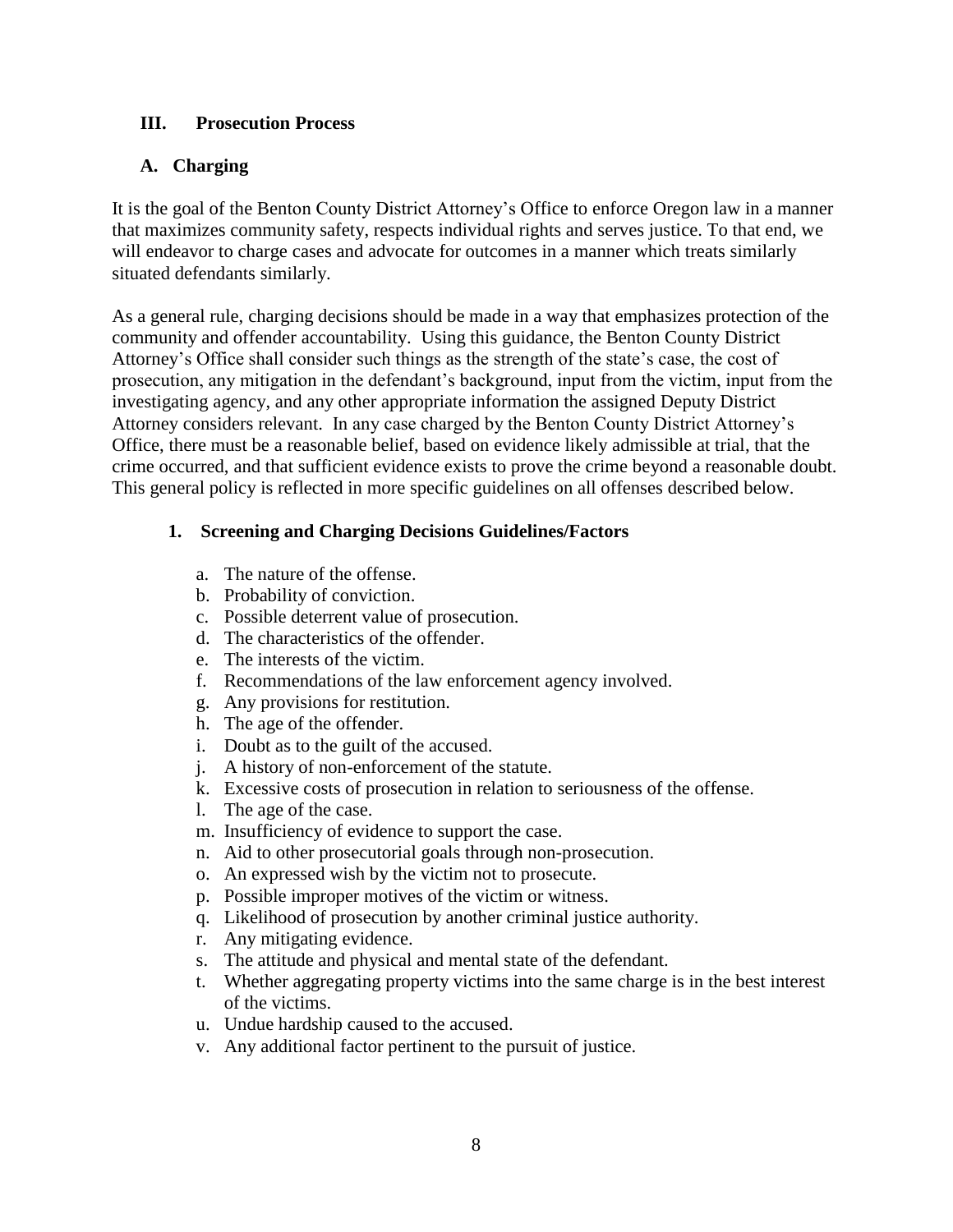In making charging decision, Deputy District Attorneys shall file only those charges that are reasonably substantiated by evidence likely admissible at trial. Deputy District Attorneys shall not attempt to use the charging decision as a leverage device (that is, overcharging) in an attempt to obtain a guilty plea to a lesser charge. These charging guidelines shall apply to all felony and misdemeanor crimes, including, but not limited to, Driving Under the Influence of Intoxicants under ORS § 813.010 and ORS § 813.011; Controlled Substance crimes; the aggregation of property offenses under ORS §§ 164.043, 164.045, 164.055, 164.057, 164.061, 164.098, 164.125, 164.140, 164.397, 165.013, 165.055, 165.694, and 165.803; crimes constituting domestic violence as defined in ORS § 135.230; and crimes requiring mandatory sentences.

#### **2. Possession of Controlled Substances**

- a. Misdemeanor Treatment Guidelines: Prior to the passage of Measure 110, the Benton County District Attorney's guidelines for misdemeanor treatment were as follows: Pursuant to House Bill 2355 (2017), the following are guidelines that must be considered, uniformly, when a Deputy District Attorney in this office is evaluating whether to elect to treat a felony drug possession charge as a misdemeanor. In making such a decision, the Deputy District Attorney must consider the following factors; however, this list is not exhaustive, and the Deputy District Attorneys are encouraged to use their prosecutorial discretion. The factors include:
	- 1) The nature and circumstances of the underlying crime but not limited to the quantity of drugs. A person in possession of a substantial quantity of drugs would not be eligible for misdemeanor treatment.
	- 2) A defendant's criminal history. The DDA should specifically focus on the number of convictions, the type of convictions, the age of the convictions, and the outcome. A defendant convicted of any violent crime(s) or person felony crimes would not be eligible for misdemeanor treatment.
	- 3) A defendant who committed the new possession of drug crime(s) who was on probation at the time of the commission of the new crime would not be eligible for misdemeanor treatment.
	- 4) The defendant's willingness to engage in and complete substance treatment and whether the defendant entered and/or completed treatment in the past.

In applying these guidelines and considering other relevant factors, the Deputy District Attorney will ultimately determine based on these factors and other relevant factors, to elect to treat a felony possession of drug charge as a misdemeanor when that attorney believes it would be unduly harsh to convict the defendant of a felony.

b. Ballot Measure 110

On November 3, 2020, Oregon voters passed Measure 110, entitled "Drug Addiction Treatment and Recovery Act." Generally, Measure 110 decriminalizes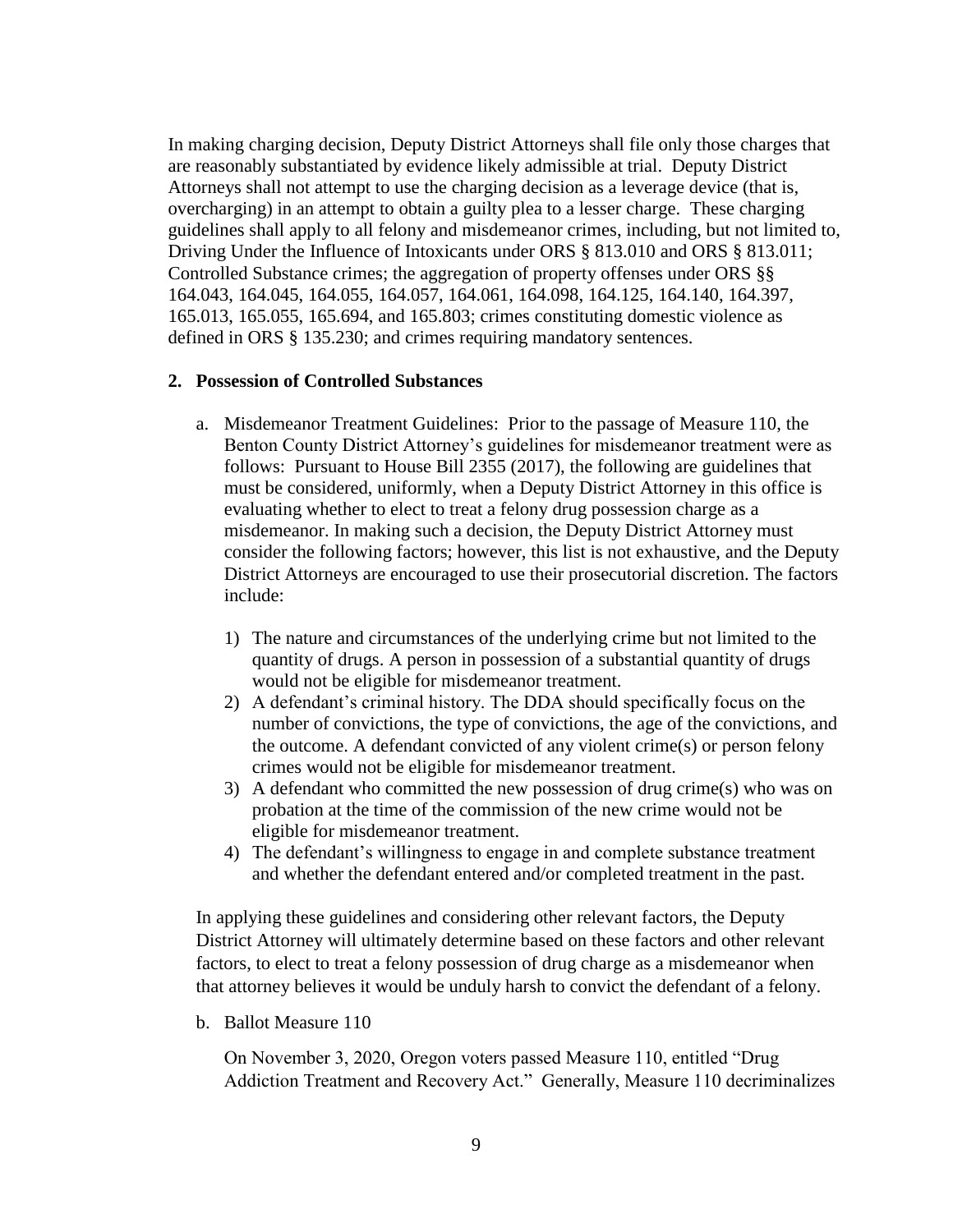the possession of user amounts of controlled substances. Manufacturing and delivery penalties remain unchanged.

Pursuant to Measure 110, effective February 1, 2021, Possession of a Schedule 1, 2, or 3 Controlled Substance is a Class E Violation, with the following exceptions:

- 1) PCS Schedule I remains a Class B Felony if the possession is part of a Commercial Drug Offense;
- 2) PCS Schedule II remains a Class C Felony if the possession is part of a Commercial Drug Offense;
- 3) PCS is a Class A Misdemeanor with:
	- a. Two grams or more of a mixture or substance containing a detectable amount of *cocaine*.
	- b. Two grams or more of a mixture or substance containing a detectable amount of *methamphetamine*.
	- c. Forty or more user units of a mixture or substance containing a detectable amount of *lysergic acid diethylamide*;
	- d. Twelve grams or more of a mixture or substance containing a detectable amount of *psilocybin or psilocin*.
	- e. 40 or more pills, tablets or capsules of a mixture or substance containing a detectable amount of *oxycodone*.
	- f. One gram or more of a mixture or substance containing a detectable amount of *heroin*.
	- g. One gram or more or five or more pills, tablets or capsules of a mixture or substance containing a detectable amount of:
		- 1) *3,4-methylenedioxyamphetamine*;
		- 2) *3,4-methylenedioxymethamphetamine*; or,
		- 3) *3,4-methylenedioxy-N-ethylamphetamine*.
- c. Policy for the time period between November 3, 2020, and February 1, 2021

During the time period after the passage of Measure 110 (November 3, 2020), and prior to its effective date of February 1, 2021, the Benton County District Attorney's Office will charge PCS cases as follows:

- 1) PCS cases that would be defined as violations under Measure 110:
	- a) For pending stand-alone PCS cases (whether in FTA status or not), we will make a violation offer and provide to the defendant contact information and/or referral to a local drug treatment program.
	- b) For new stand-alone PCS cases we will charge the case as a violation and provide to the defendant contact information and/or referral to a local drug treatment program.
	- c) For pending cases that involve a mix of PCS and other charges or involve PCS charges that are not defined as violations by Measure 110, we will follow the law that was in effect at the time the crime was committed, and proceed forward in accordance with our established process.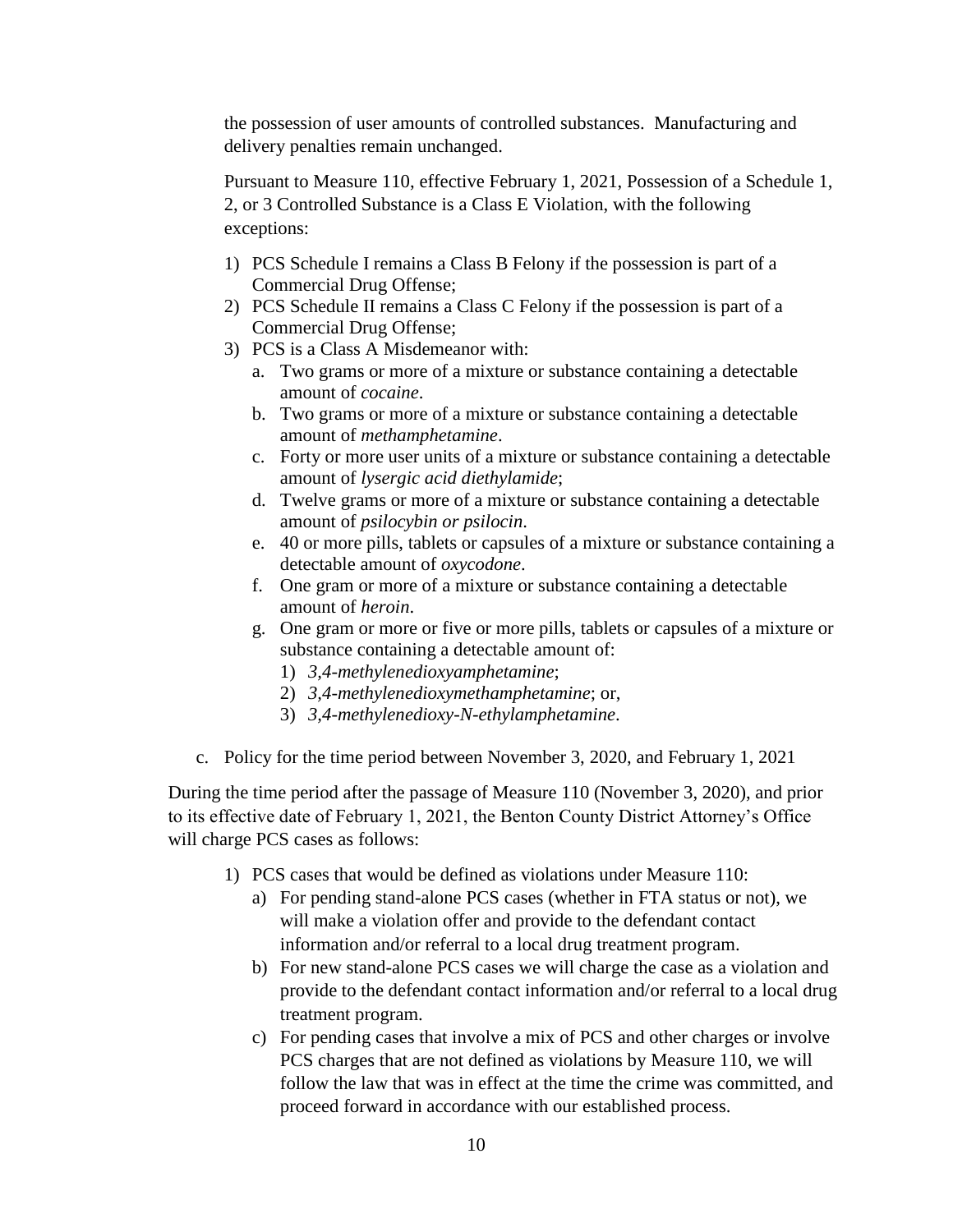## **B. Decision to Pursue Death Penalty**

The District Attorney and any Deputy District Attorney responsible for the prosecution of aggravated murder cases must consider the law and evidence of each case and make a determination as to whether seeking the death penalty would be a just outcome. This determination is to be made in consultation with the District Attorney and at least one other supervising attorney. The decision to pursue the death penalty shall be informed by all pertinent evidence before the District Attorney's Office, including any information the defense may wish to provide in mitigation.

# **C. Declining Prosecution**

If a Deputy District Attorney elects to decline prosecution, she or he shall state the reasons in the case management system. This information will be used to notify law enforcement agencies and victims of the disposition of the criminal incident and reasons for the decision.

# **D. Charging Instruments, Grand Jury and Preliminary Hearings**

The Benton County District Attorney's Office may file criminal charges by indictment, information, or complaint. With respect to cases involving felony charges, a District Attorney's Information serves as a charging instrument until the case is indicted by the grand jury, bound over through preliminary hearing, bound over though stipulation of all parties, or dismissed.

Beyond the District Attorney's Information, Amendment to Article VII, Section 5, of the Oregon Constitution provides two separate procedures for charging defendants with a crime punishable as a felony in Circuit Court. Amended to Article VII provides that defendants may be charged either by:

- 1. Indictment of the grand jury, or
- 2. By information gathered by the state after a preliminary hearing.

In order to ensure that the choice between indictment and information is made according to consistent criteria and that the privilege of either a grand jury indictment or a preliminary hearing is equally available to all, the Benton County District Attorney's Office takes all cases punishable as a felony to a grand jury unless there is a specific evidentiary need, such as eyewitness identification or preservation of testimony, in an individual case. A decision to take a case by means of a preliminary hearing must be approved by the District Attorney or Chief Deputy. Deputy District Attorneys are to be familiar with and follow the statutory provisions found in ORS §§132.010-132.990.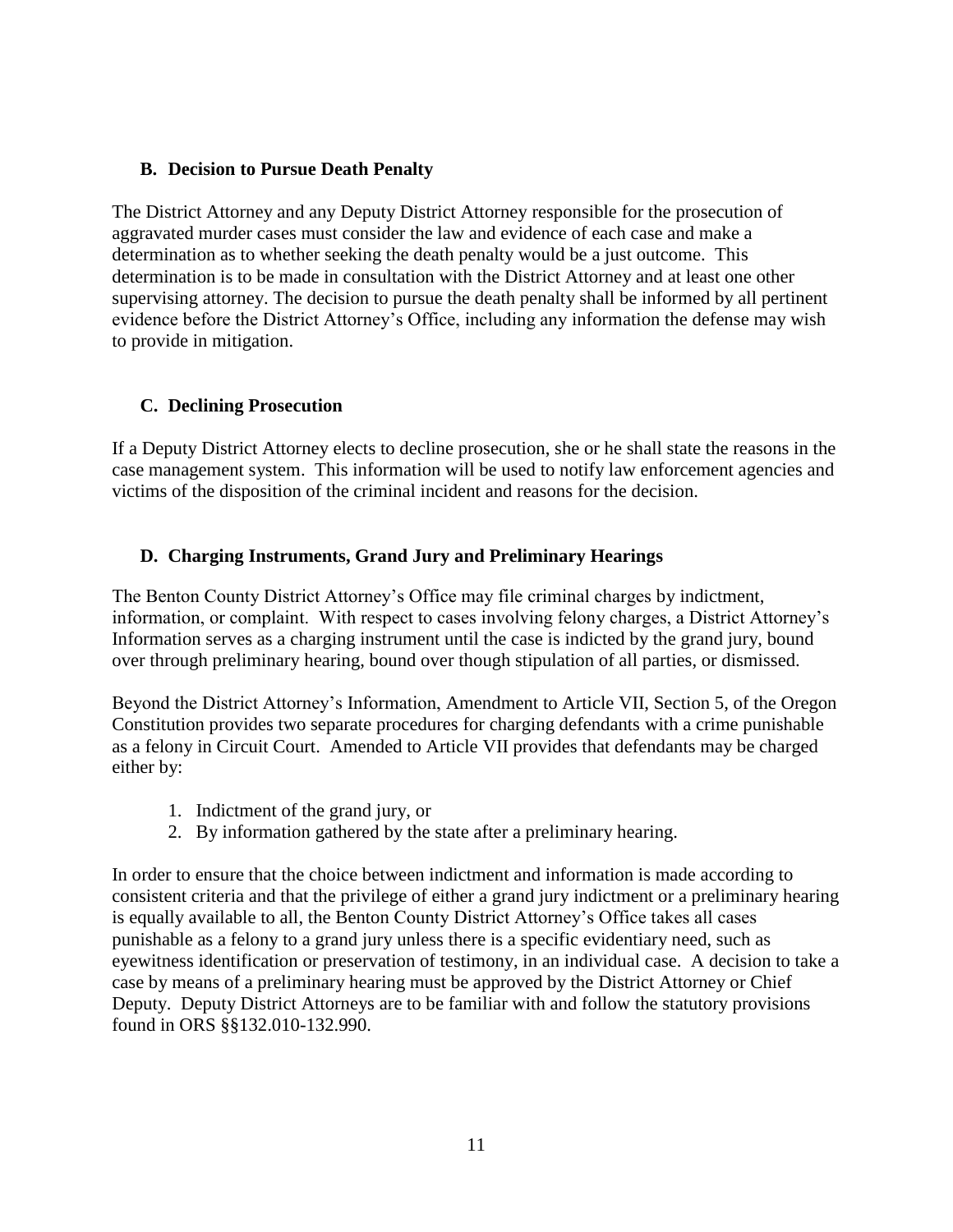At the beginning of each Grand Jury term, the grand jurors will receive orientation from the District Attorney, or their designee. The orientation will cover information about the legal procedures of the Grand Jury.

Each witness is placed under oath, before presenting testimony to the Grand Jury. The Deputy District Attorney assisting the Grand Jury will ensure witness testimony is limited to evidence likely admissible at trial. Additionally, the Deputy District Attorneys will limit grand juror questions which will produce evidence likely to be inadmissible at trial. All witness testimony must be recorded pursuant to ORS 132.260). However, Oregon law only allows the audio recordation of grand jury witness testimony. The names or initials of each witness will be listed on the indictment, if an indictment is returned pursuant to ORS 132.580, 132.540(5).

A represented defendant who requests to testify voluntarily before the Grand Jury shall be allowed to testify pursuant to ORS § 132.320(12). A Deputy District Attorney is under no obligation to affirmatively offer an opportunity to testify to a defendant.

# **E. Arraignment and Pre-Trial Release**

The following provisions directly govern Oregon's rules for pre-trial release:

- 1. Article I, § 14 of the Oregon Constitution;
- 2. Article I, § 43 of the Oregon Constitution; and
- 3. ORS §§135.230 135.290.

In addition, the Benton County Circuit Court sets presumptive bail schedules. All Deputy District Attorneys are expected to be familiar with the Court's bail schedule, the Oregon Constitution, and the laws arising thereunder. Furthermore, all Deputy District Attorneys are expected to advocate the implementation of these provisions.

# **F. Discovery**

The discovery obligations of the Benton County District Attorney's Office are generally established by ORS §§135.805 – 135.825; ORS § 135.845 – 135.855; Brady v. Maryland, 373 US 83 (1963); Giglio v. United States, 405 US 150 (1972), and Rule 3.8 of the Oregon Rules of Professional Conduct. In order to meet discovery obligations in a given case, Deputy District Attorneys must be familiar with these authorities and with the judicial interpretations that discuss or address the application of these authorities to particular facts. In addition, it is important for Deputy District Attorneys to consider thoroughly how to meet their discovery obligations in each case and consult with their supervisors for guidance when appropriate.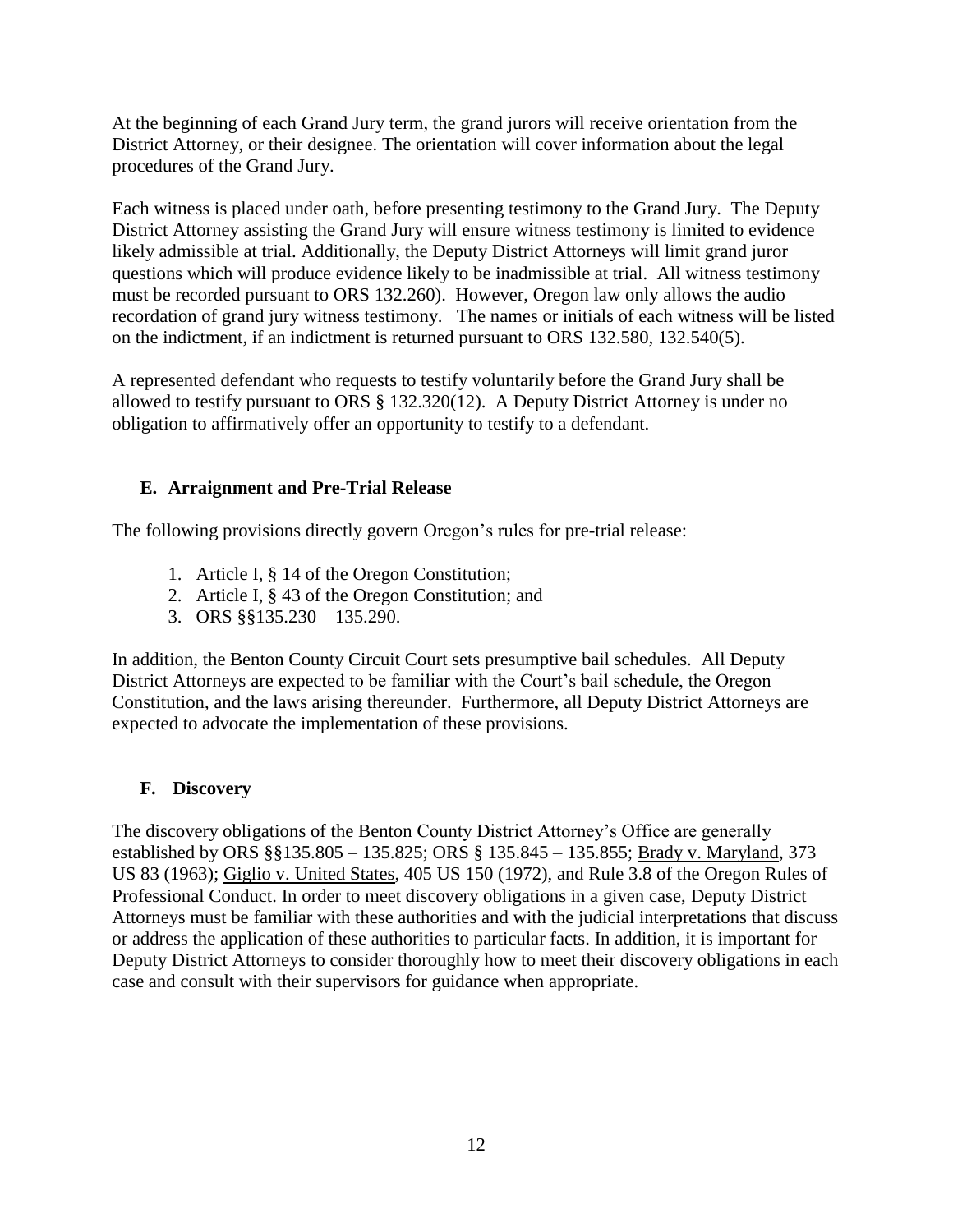Except as otherwise provided in ORS § 135.855 (Material and information not subject to discovery) and ORS § 135.873 (Protective orders), the District Attorney's Office shall provide the defendant the following material and information within the possession or control of the District Attorney pursuant to ORS § 135.815, copied below:

- 1. The names and addresses of persons whom the district attorney intends to call as witnesses at any stage of the trial, together with their relevant written or recorded statements or memoranda of any oral statements of such persons.
- 2. Any written or recorded statements or memoranda of any oral statements made by the defendant, or made by a codefendant if the trial is to be a joint one.
- 3. Any reports or statements of experts, made in connection with the particular case, including results of physical or mental examinations and of scientific tests, experiments or comparisons that the district attorney intends to offer in evidence at the trial.
- 4. Any books, papers, documents, photographs or tangible objects: Which the district attorney intends to offer in evidence at the trial; or which were obtained from or belong to the defendant.
- 5. If actually known to the district attorney, any record of prior criminal convictions of persons whom the district attorney intends to call as witnesses at the trial; and the district attorney shall make a good faith effort to determine if such convictions have occurred.
- 6. All prior convictions of the defendant known to the state that would affect the determination of the defendant's criminal history for sentencing under rules of the Oregon Criminal Justice Commission.
- 7. Any material or information that tends to:
	- a. Exculpate the defendant;
	- b. Negate or mitigate the defendant's guilt or punishment; or
	- c. Impeach a person the district attorney intends to call as a witness at the trial.

Each Deputy District Attorney has a duty to review their cases and disclose any material that is clearly exculpatory or favorable, and material to the defendant. Furthermore, the Deputy District Attorney "has a duty to learn of any favorable evidence known to others acting on the government's behalf in the case, including the police." Strickler v. Greene, 527 US 263, 281 (1999).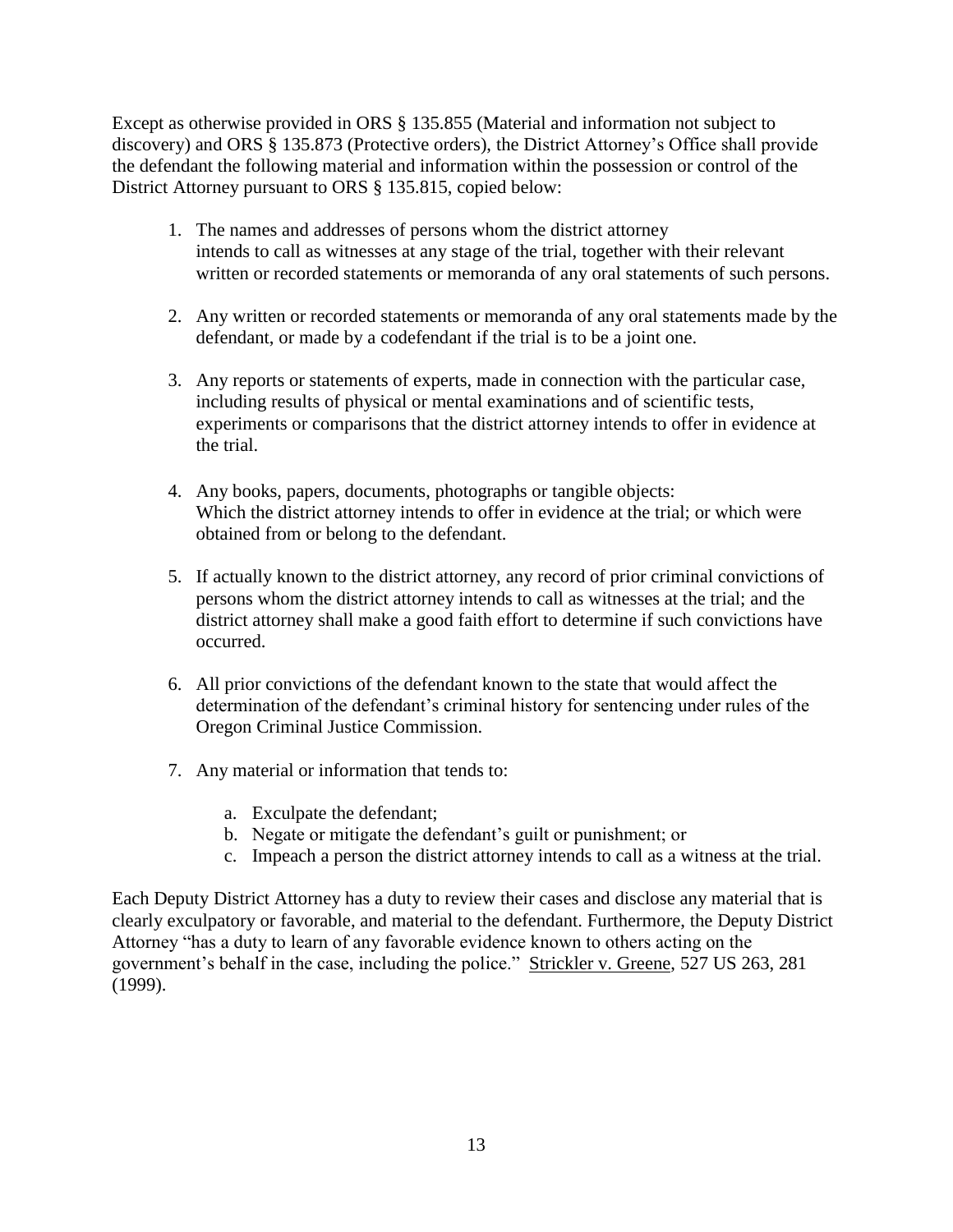All discovery is open and available at the Benton County District Attorney's Office for defendants and their attorneys to come and review, by appointment, free of cost. Copies of discovery materials are also made available to defendants and their attorneys once payment for the same has been made in full. Fees for discovery copies are set by the Benton County Commissioners in compliance with the Benton County Code. Discovery released to defense attorneys shall be billed in a consistent manner.

Discovery should not be released to the defendant's attorney until after arraignment. Discovery can be released to defendant's attorney prior to arraignment only if authorized by a Deputy District Attorney and the release is in the best interests of justice, or aids in the efficient resolution of the criminal case. Discovery will be released to defendants without lawyers only after the defendant has been arraigned, has waived his or her right to counsel in court, and only after the cost incurred in supplying the discovery has been paid.

#### **G. Record Retention**

Any and all written agreements entered into between Benton County law enforcement agencies that relate to data retention and data sharing will be open and available to inspection by the public. All District Attorney office's records must be maintained in compliance with the Records Retention & Destruction Schedule published by the Secretary of State or by State law.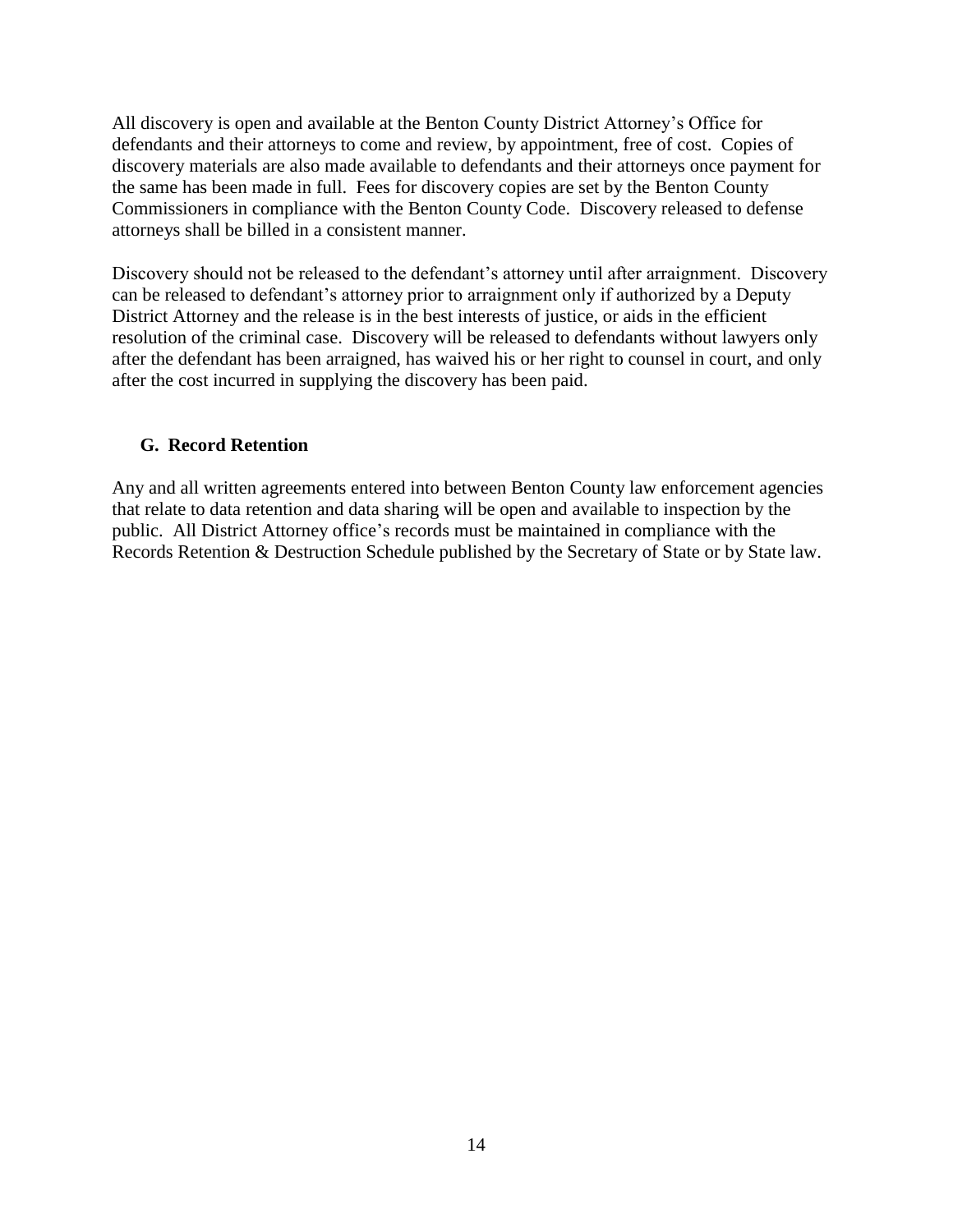# **H. Crime Victim's Rights**

The Benton County District Attorney's Office makes every effort to ensure crime victims play a meaningful role in the criminal and juvenile justice system. In the criminal justice system, the legal title of "victim" confers certain rights and is not intended to disparage or make less of the harm a person endures and often survives when a crime is committed. The Benton County District Attorney's Office treats victims with dignity and respect, and makes every effort to provide victims with as large a part as possible in each phase of a criminal case. The interests of the victim should be kept in mind when setting hearing dates and during plea negotiations in any felony involving a person.

# 1. Victim Considerations in Negotiations

Deputy District Attorneys should consider the circumstances and attitude of the victim and witnesses in deciding whether and how to negotiate with a defendant. Deputy District Attorneys should weigh the following factors:

- a. Extent of injury to the victim;
- b. Economic loss incurred by the victim;
- c. Victim and witnesses availability for trial; and
- d. The victim's and witnesses' physical or mental impairment that would affect testimony.

Deputy District Attorneys shall attempt to contact the victim prior to making a formal offer. The victim's opinions should be considered in developing the terms of the negotiations.

2. Victim's Rights Under Oregon Law

Oregon law gives crime victims rights that protect their interests in criminal investigations and judicial proceedings. This office makes every effort to see that victims benefit from them. Among these rights are:

- a. The right to be informed of these rights as soon as practicable.
- b. The right, if requested, to keep the victim's address and phone number from the person charged (ORS §135.970);
- c. The right, if a defense attorney or representative contacts the victim, to be told who they are, that the victim does not have to talk to them, and that the victim may have a Deputy District Attorney present if they do decide to speak with a defense attorney (ORS § 135.970);
- d. The right to a court hearing if harassed or intimidated by the person charged (ORS §135.970);
- e. The right to be considered when court dates and hearings requiring the presence of the victim are scheduled or rescheduled (ORS §136.145);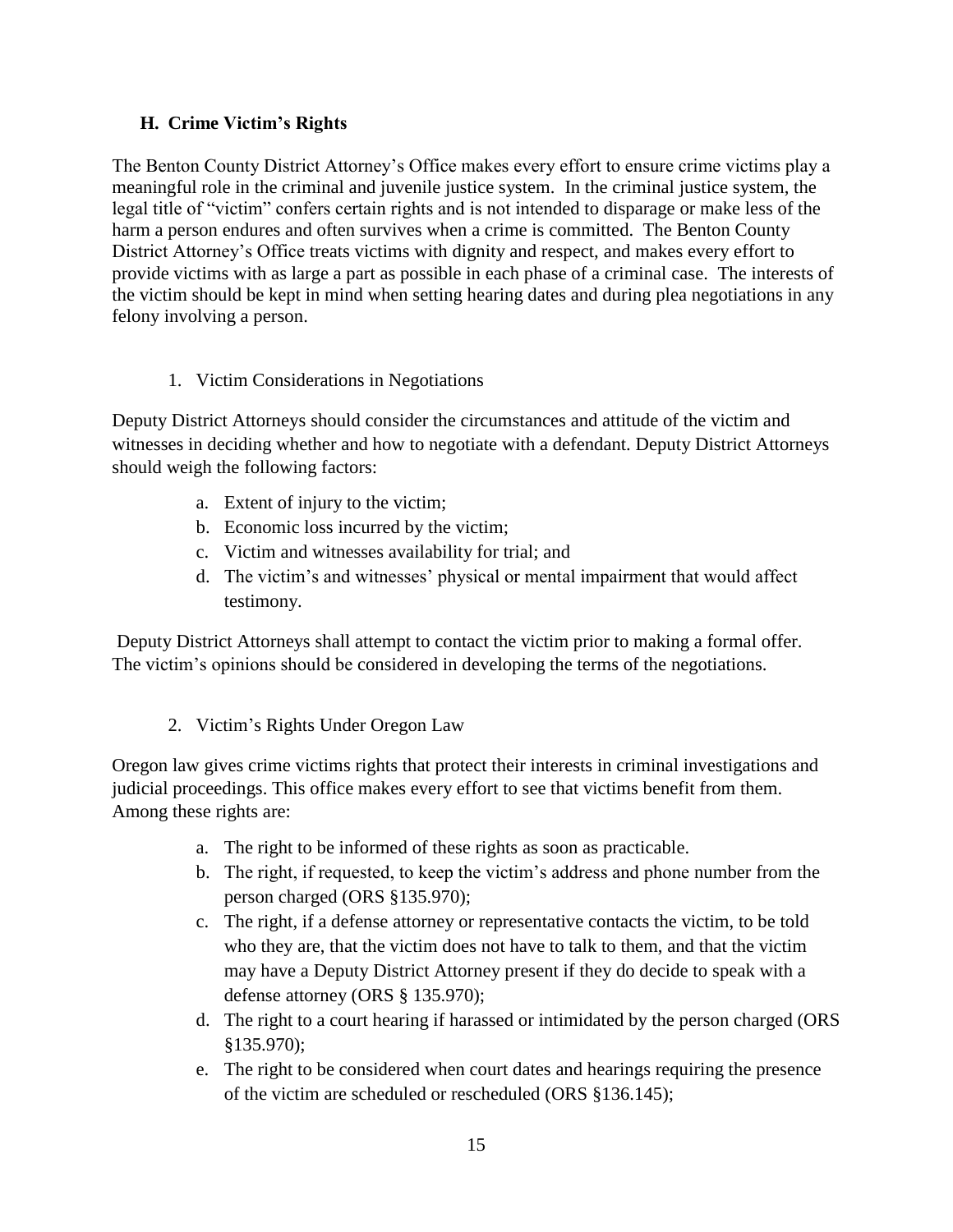- f. The right to be inside the courtroom during the trial (ORS § 40.385); and
- g. The right to appear personally or with their own attorney, in addition to a Deputy District Attorney, and express their views at the time of the disposition (ORS § 137.013).
- 3. Victim's Rights under the Oregon Constitution, Art. I §§ 42 and 43.

The Oregon Constitution also explains victim's rights. Among these are:

- a. The right to be reasonably protected from the defendant throughout the criminal justice process;
- b. The right to be consulted, upon request, regarding plea negotiations involving any violent felony;
- c. The right to be present at and, upon specific request, to be informed in advance of any critical stage of the proceedings held in open court when the defendant will be present;
- d. The right, if requested, to be informed in advance when the defendant will be present at a critical stage of the judicial process and to be allowed to speak at particular stages;
- e. The right, if requested, to information about the conviction, sentence, imprisonment, criminal history, and future release of the defendant;
- f. The right to be present at and, upon specific request, to be informed in advance of any critical stage of the proceedings held in open court when the defendant will be present;
- g. The right to be heard at the pretrial release hearing and sentencing or the juvenile court delinquency disposition;
- h. The right to refuse an interview, deposition or other discovery request by the criminal defendant or other person acting on behalf of the criminal defendant; and
- i. The right to receive prompt restitution from the convicted criminal who caused the victim's loss or injury.
- 4. Victim Participation in Proceedings

Deputy District Attorneys should make every effort to see that victims are given the opportunity to be active participants in criminal proceedings. This office is committed to providing victims with all assistance or referral information available.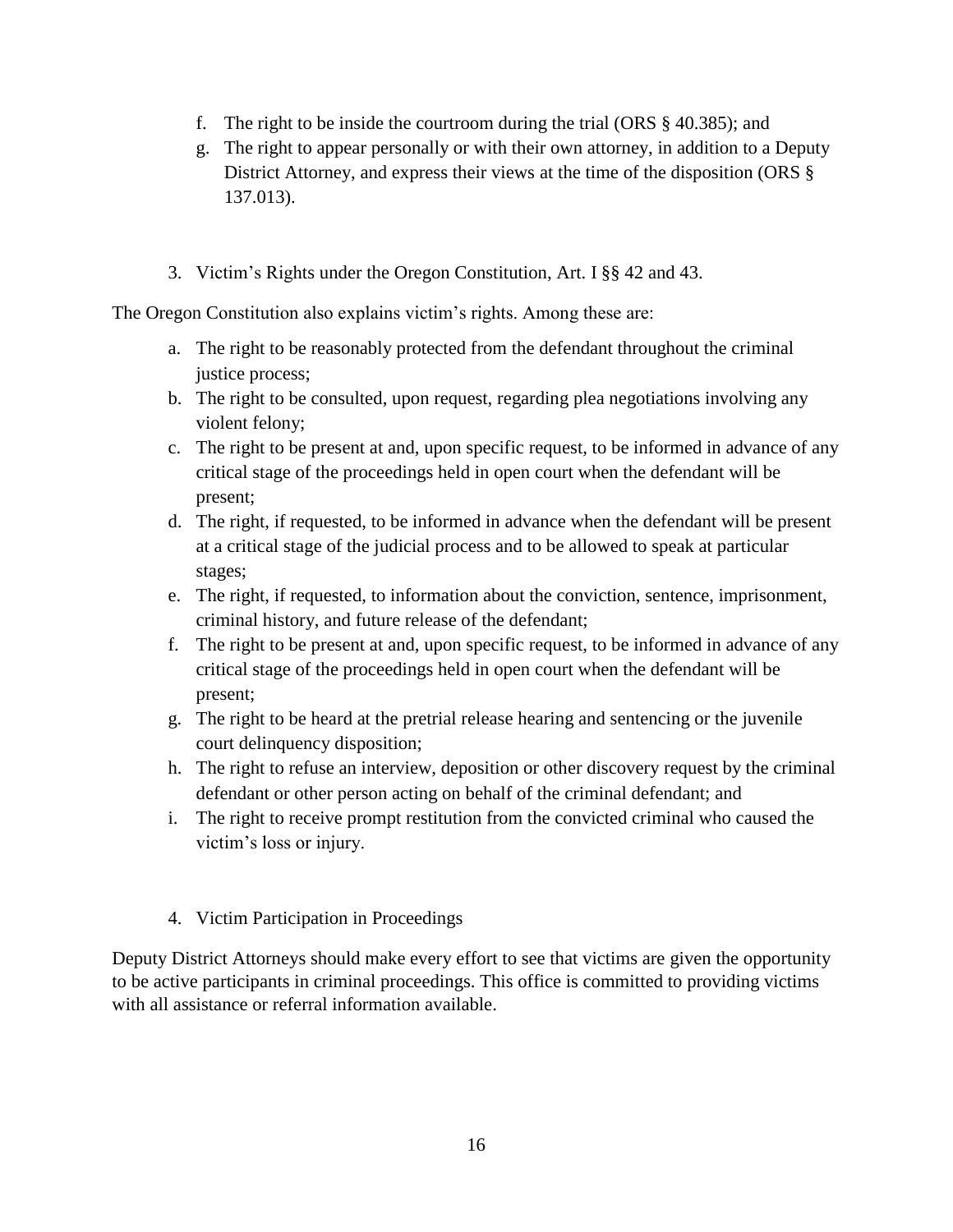## **I. Plea Offers**

#### 1. Considerations

When making a plea offer in a pending case, Deputy District Attorneys may consider the following (non-exclusive list):

- a. The age, background, maturity and criminal history of the offender;
- b. The attitude, physical and mental state of the offender;
- c. The use of past use of threats or violence by the offender;
- d. The age or vulnerability of the victim;
- e. The physical and mental state of the victim;
- f. The victim impact of the offenses;
- g. The interest and desires of the victim;
- h. The relationship between the victim and offender;
- i. Early acceptance of guilt or responsibility by the offender;
- j. The degree of remorse shown by the offender;
- k. The likelihood that the defendant will reoffend;
- l. Early payment of restitution or return of the stolen property;
- m. The costs or resources involved in prosecution;
- n. The recommendation of law enforcement agencies;
- o. The sufficiency of evidence;
- p. Orderly and readily understandable presentation of charges and evidence;
- q. The incentive early resolution of charges;
- r. The age of the case;
- s. Availability of witnesses;
- t. The involvement of multiple police agencies;
- u. Collateral consequences of conviction, including immigration consequences;
- v. Any other circumstances or factors unique to the case.
- w. Any other circumstances or factors relevant to the pursuit of justice in the case.
- 2. Civil Compromise Agreements

Civil compromises are available under Oregon law (ORS § 135.703 and ORS § 135.705) in instances in which a defendant is charged with a crime punishable as a misdemeanor. The injured party may seek to handle the matter as a civil proceeding. The Court, on payment of costs and expenses incurred, may order the complaint dismissed.

The Oregon State Bar states that it is unethical under certain circumstances for a prosecuting attorney to advise an injured party against opting for a civil compromise of a criminal case. However, in the interest of justice and in the interest of protecting community safety, Deputy District Attorneys have wide discretion on whether to object to a civil compromise.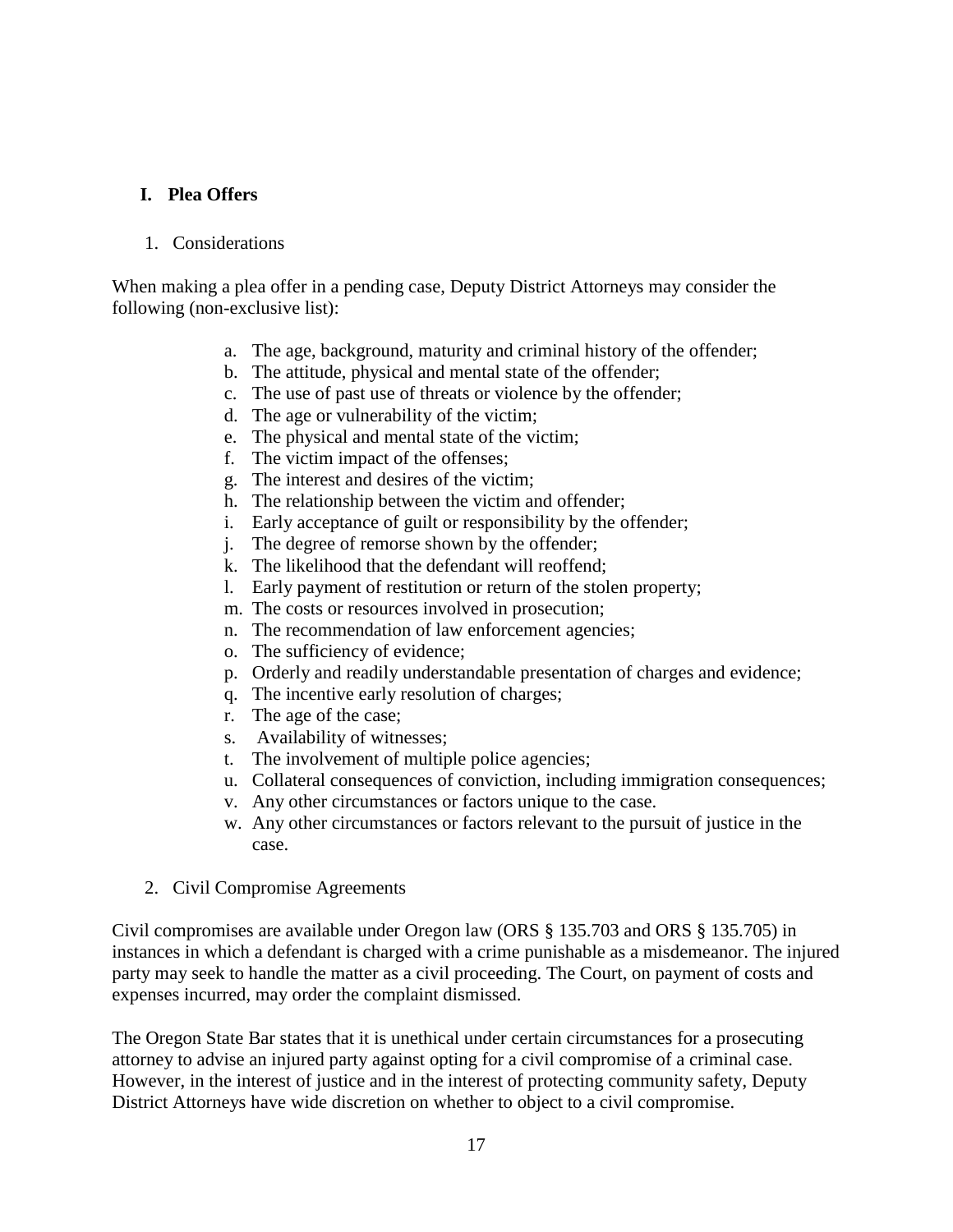Deputy District Attorneys should point out to crime victims considering a civil compromise that the criminal case cannot be revived if the defendant fails to meet the terms of the civil compromise. Deputy District Attorneys may also answer any questions victims may have when consider whether to accept a civil compromise. However, Deputy District Attorneys are not to encourage or discourage (in any way) a victim from accepting or declining a civil compromise. Providing this information to the injured party, in the view of the District Attorney's Office, does not violate the Oregon State Bar rule.

3. District Attorney Diversions

Pursuant to ORS §§135.881 to 135.901, the Benton County District Attorney's Office may offer District Attorney diversions to statutorily eligible defendants where the diversion of a charged defendant would be in the interests of justice and of benefit to the defendant and the community.

4. Conditional Discharge: First-Time Possession Drug Offenses

Deputy District Attorneys may generally offer defendants facing first-time user amount drug offenses or drug-fueled property offenses, a conditional discharge opportunity that requires them to complete an appropriate treatment program. Conditional discharges are strict compliance agreements. Deputy District Attorneys work with the court and parole and probation to ensure proper monitoring and compliance with conditional discharge agreements.

Conditional discharges should not be offered for second or subsequent drug offenses. Additionally, a conditional discharge offer may not be appropriate in instances where the defendant already has an extensive criminal history, or where the interests of justice would not be met.

5. Drug Treatment Court Program

The Adult Drug Court is an intensive five-phase program designed to assist drug-addicted individuals to overcome their addictions. Drug courts require resources from a number of agencies and are expensive to maintain. Deputy District Attorneys have a duty to ensure the careful use of this resource. In accordance with best practice standards of the National Association of Drug Court Professionals, the Drug Court should be reserved for offenders in need of a full range of interventions offered by the Drug Court. It is for high-risk, high-need offenders. A high-risk, high-need offender is someone who is addicted to or dependent on illicit drugs and is at high-risk to continue their drug use in less intensively supervised treatment programs.

The Deputy District Attorney assigned to the Drug Court team works to ensure that the limited seats in Drug Court are occupied by individuals who are serious about overcoming their addiction. The Drug Court Deputy also works to ensure that participants who continue to victimize society are terminated from the program. This clears the way for other offenders, more serious about overcoming their addiction, to participate in this intensive program.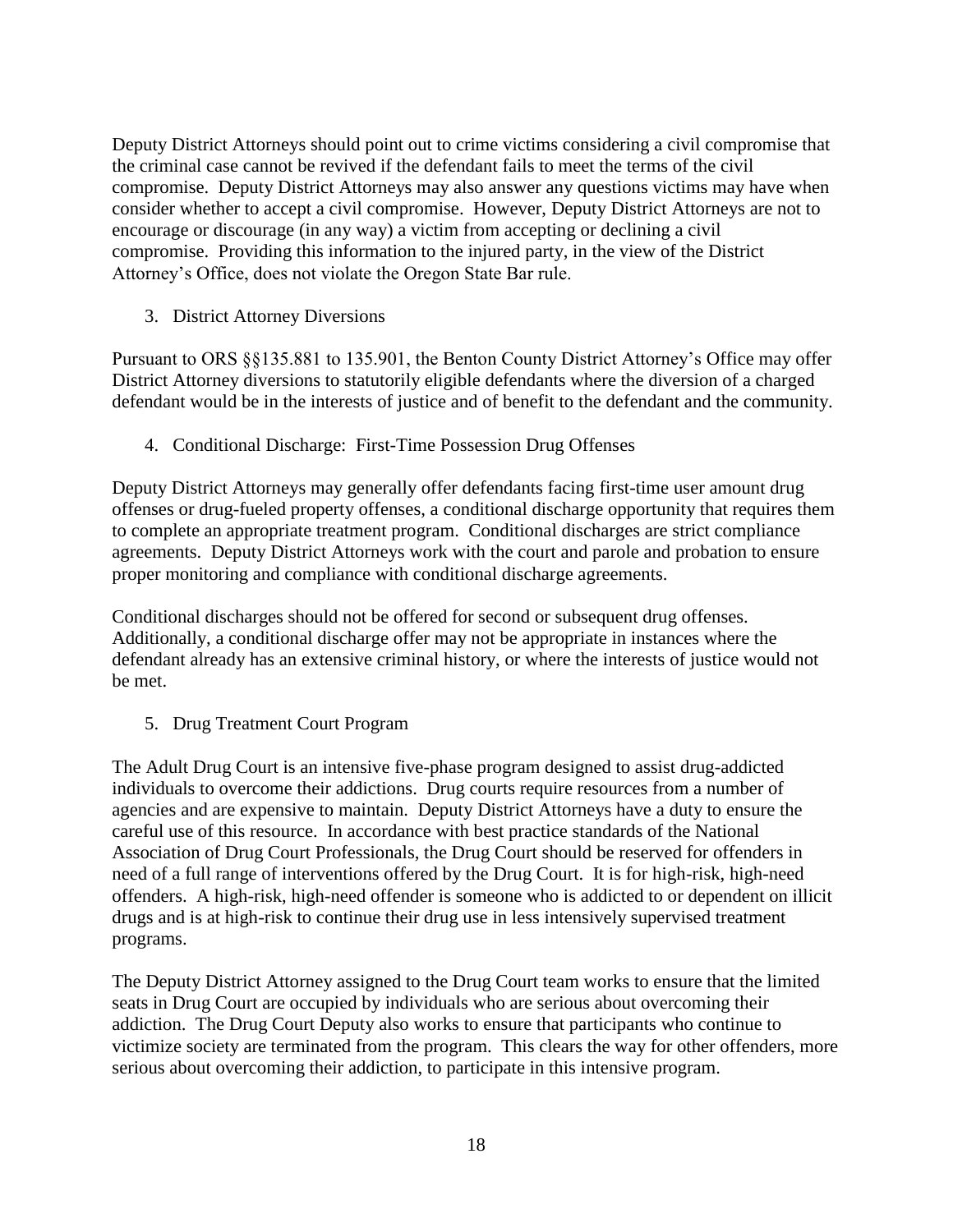# **J. Sentencing**

- 1. Oregon Principles of Criminal Law: The foundation principles of criminal law for the punishment of crime are set forth in the Constitution of Oregon. "To the end that Justice be established," the foundation principles include:
	- a. Protection of society;
	- b. Personal responsibility;
	- c. Accountability for one's actions; and
	- d. Reformation.

Justice and integrity are fundamental values of the Benton County District Attorney's Office. Truth in sentencing is fundamental to the integrity of our justice system. The Benton County District Attorney's Office seeks to make the most highly informed decisions possible in an effort to ensure that the sentences ordered by the court is just, and fundamentally served.

2. Mandatory Sentence Cases

All plea offers on felony cases with minimum sentences, including but not limited to, Ballot Measure 11 (ORS § 137.700), Ballot Measure 57 (ORS §137.717), Ballot Measure 73 (ORS §§ 137.719, 137.725, 813.010(5)), Aggravated Vehicular Homicide per ORS §163.149, Gun Minimums under ORS § 161.610, and Dangerous Offender under ORS § 161.725 et seq., will be reviewed with the appropriate Supervising Deputy District Attorney prior to plea or trial. These case reviews will examine the strength of the case, the victim's concerns and opinions, any mitigating factors, and any aggravating factors.

3. Sentence Reduction Provisions

Deputy District Attorneys are careful to advocate that sentence provisions that reduce the initial sentence declared by the judge are only given after all required legal findings are made (e.g.: ORS §137.751 for Alternative Incarceration Programs.)

4. Fines, Fees and Taxpayer Reimbursement

In some instances, justice is best achieved by recommending that a defendant pay fines or fees. Dignity often increases whenever a defendant pays back to society what resources he or she has taken from society.

Deputy District Attorneys should look for appropriate instances to recommend defendants pay for some or all of their court-appointed attorney costs.

Deputy District Attorneys may recommend payment of fines and fees in those instances where doing so will serve to protect the public and deliver justice.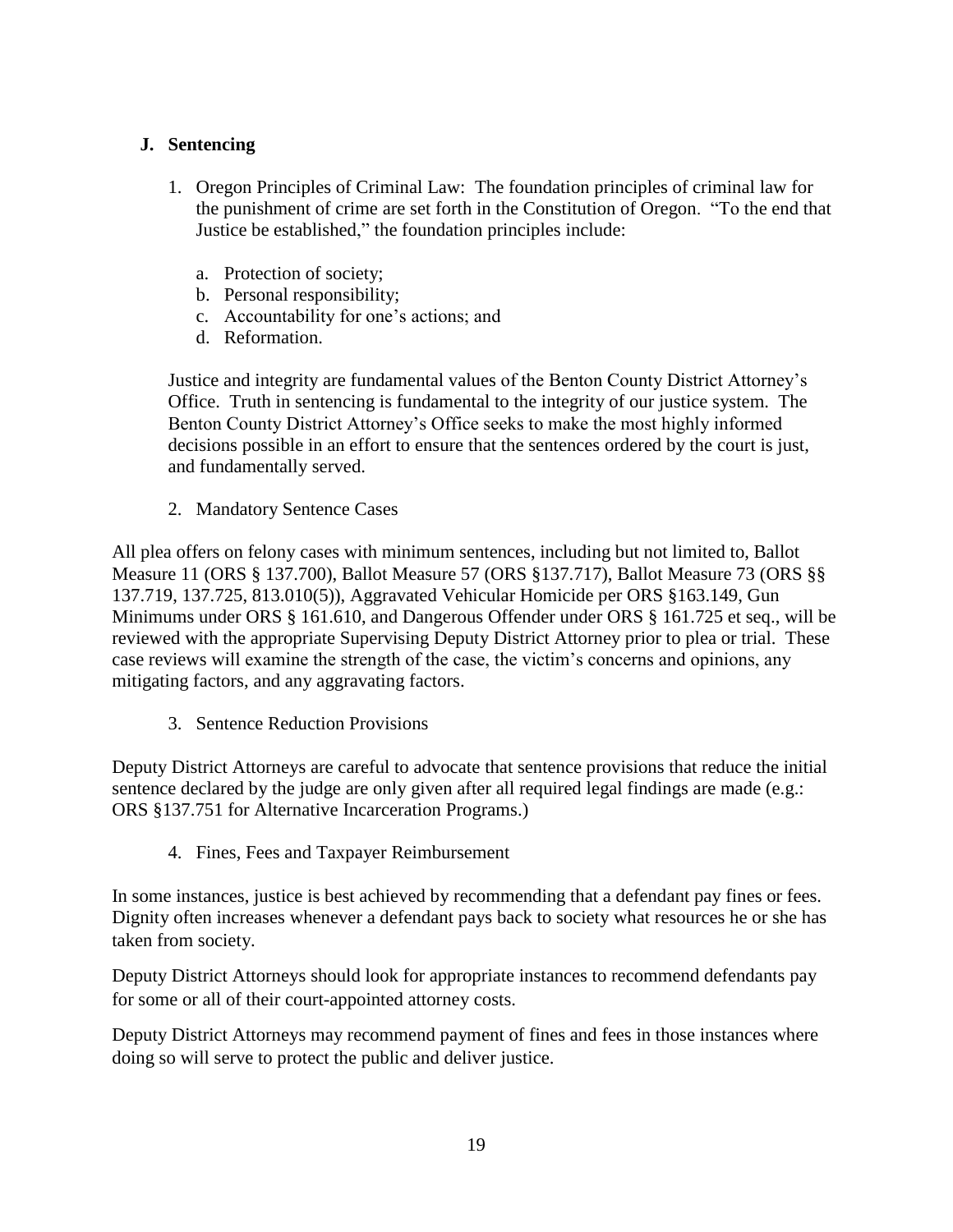#### **K. Juvenile Remands**

1. Juvenile Defendants in Measure 11 Statutory Sex Cases

Cases involving a 15 to 17 year-old perpetrators accused of a Measure 11 statutory sex crime will be charged in juvenile court if the perpetrator would otherwise be sentenced under ORS § 137.712. Cases involving Measure 11 perpetrators who were 15 to 17 years old at the time of the criminal act, but because of a delayed report, are 18 or older at the time of case intake, and could otherwise be sentenced under ORS § 137.712 must be reviewed by a supervising Deputy District Attorney before Grand Jury presentation. Aggravating and mitigating factors will be considered when deciding appropriate action on the case. Any exceptions to this policy must be approved by the supervising Deputy District Attorney who will make community safety the primary consideration.

- 2. Juvenile Waiver to Adult Court
	- a. As a result of the passage of House Bill 1008 in the 2019 legislative session, automatic waiver into adult court for Measure 11 crimes is no longer possible. This policy is written to address how juvenile cases, mostly Measure 11 crimes, will be handled in the future.

In general, the factors to consider when seeking to prosecute a juvenile offender in adult court are:

- i. The seriousness of the offense;
- ii. The wishes and position of the victims(s);
- iii. Protection of the community;
- iv. Whether, in the interests of justice, the potential punishments are proportional to the offense;
- v. The criminal history of the juvenile offender, including whether or not the juvenile offender has consistently demonstrated that the unique jurisdiction of the juvenile court and programs can ameliorate their criminal behavior;
- vi. Whether or not the juvenile justice system, due to possible alternative and less punitive alternatives being available, is more or less likely to achieve rehabilitation of the offender than the adult system.

The process for making these determinations is as follows: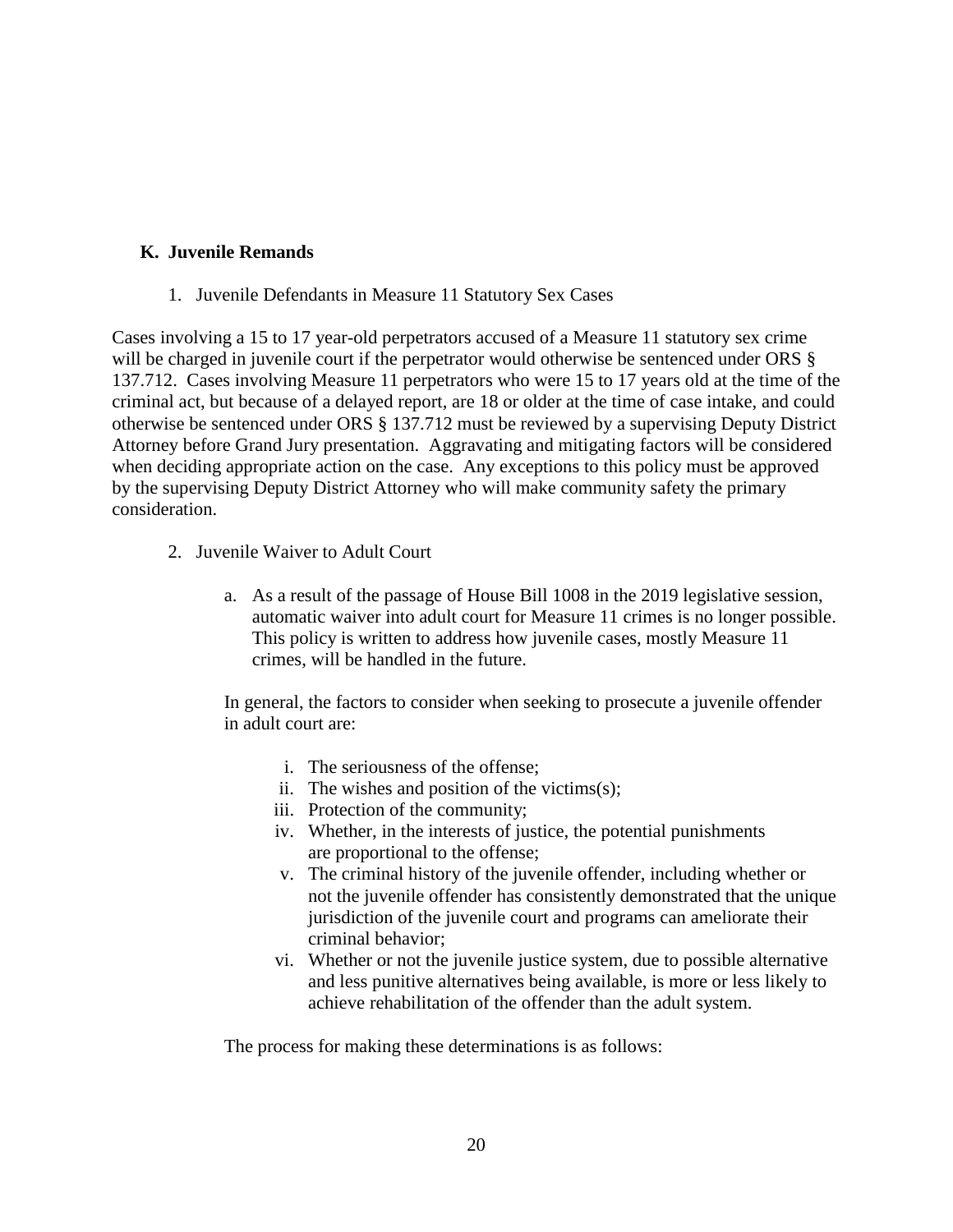When a case referral is received from law enforcement for crimes enumerated in ORS § 137.707 (Measure 11), the Chief Deputy District Attorney and Senior Deputy District Attorney will work with the assigned Deputy District Attorney to review the case and determine the appropriate charging decision, including whether or not to initially seek waiver into adult court. Given juvenile statutes set stringent time limits for these cases, initial decisions about charging and waiver must be made expeditiously. Any initial decision to not seek waiver can be reconsidered if further facts or circumstances develop.

Under House Bill 1008 and ORS § 419C.349, there are two categories of cases that may be waived into adult court by the juvenile court. Category 1 crimes fall under ORS § 419C.349(1)(a) and include crimes numerated under ORS § 137.707 (Juvenile Measure 11 crimes) and aggravated murder. Category 2 crimes fall under ORS § 419C.349(1)(b) and are the lesser included offenses of Juvenile Measure 11 crimes not specifically numerated in ORS 137.707(4). Crimes under ORS § 137.712, including Class A and Class B felonies and certain Class C felonies are included.

Category 2 crimes will generally remain in juvenile court. A waiver into adult court may be made for the protection of the public, the interest of justice (proportional disposition), or in cases where the juvenile offender has consistently demonstrated that the unique jurisdiction of juvenile court and its programs will not ameliorate their criminal conduct. These exceptions must be supported by justifications clearly articulated by the Deputy District Attorney assigned to the case and approved by the supervising Deputy District Attorney.

Case referrals under ORS § 419C.352 allegedly committed by juveniles under 15 years of age shall be subject to review by the Chief Deputy District Attorney and the Senior Deputy District Attorney.

3. Traffic offenses, including Driving Under the Influence of Intoxicants, shall be cited and charged in Circuit Court pursuant to ORS § 419C.370 and Benton County Blanket Waiver Order dated May 30, 1996.

#### **L. Weapons Destruction**

Except in the case of stolen firearms or certain hunting crimes, the District Attorney's Office will usually request that all firearms and dangerous weapons illegally possessed, carried, or used in the commission of a crime be forfeited to the appropriate law enforcement agency. See ORS § 166.279.

#### **M. Forfeiture**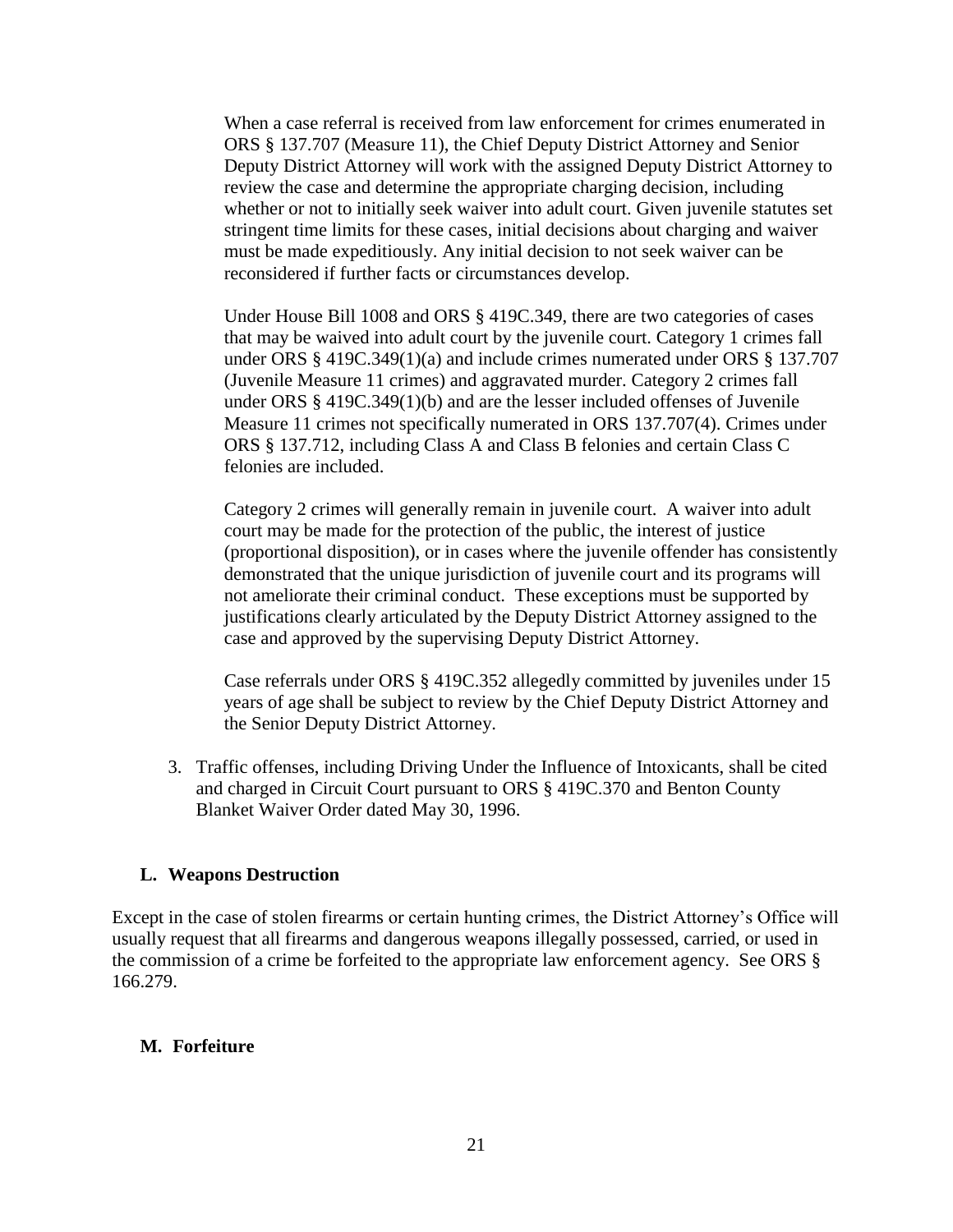It is the policy of the Benton County District Attorney Office that any profits from criminal activity shall be forfeited as shall all conveyances used to conceal or transport illegal drugs and narcotics.

If the illegal profits were stolen from innocent third parties, it shall be the policy of this office to return those sums in restitution or a compensatory fine where applicable.

# **N. Sexually Explicit Evidence**

Frequently, the prosecution of sex abuse cases involves sexually explicit (pornographic) material as evidence. The following procedures detail the requirements of how such material shall be handled in the District Attorney's Office.

- 1. Pornography that is evidence should be stored in the police evidence locker and treated similarly as other evidence. It ordinarily does not belong in the District Attorney's Office file. The assigned Deputy District Attorney and the defense attorney may visit the police department prior to trial to view the material, similar to viewing other evidence. The investigating police officer may bring the pornographic evidence to court. It is especially important to follow this procedure when the sexually explicit material involves children.
- 2. Sexually explicit material involving children should not be given out as discovery, absent an explicit order of the court. If the defendant seeks such an order, the assigned Deputy District Attorney shall seek a protective order prohibiting copying by the defendant or the defendant's attorney and requiring return of the copies when the case is completed.
- 3. If it is necessary to have the material in the District Attorney's Office file, it shall be placed in an envelope clearly marked "Sexually Explicit Material." If the evidence is in electronic format, it should be in the file in an electronic format and not as printed material.
- 4. Once the file is closed, any sexually explicit material should be returned to the investigating agency or destroyed. The material should not be kept in closed files.
- 5. When files which are already closed are scanned or microfilmed, the Records Management personnel will return any files containing sexually explicit material to the assigned Deputy District Attorney so the material can be returned to the police agency or destroyed.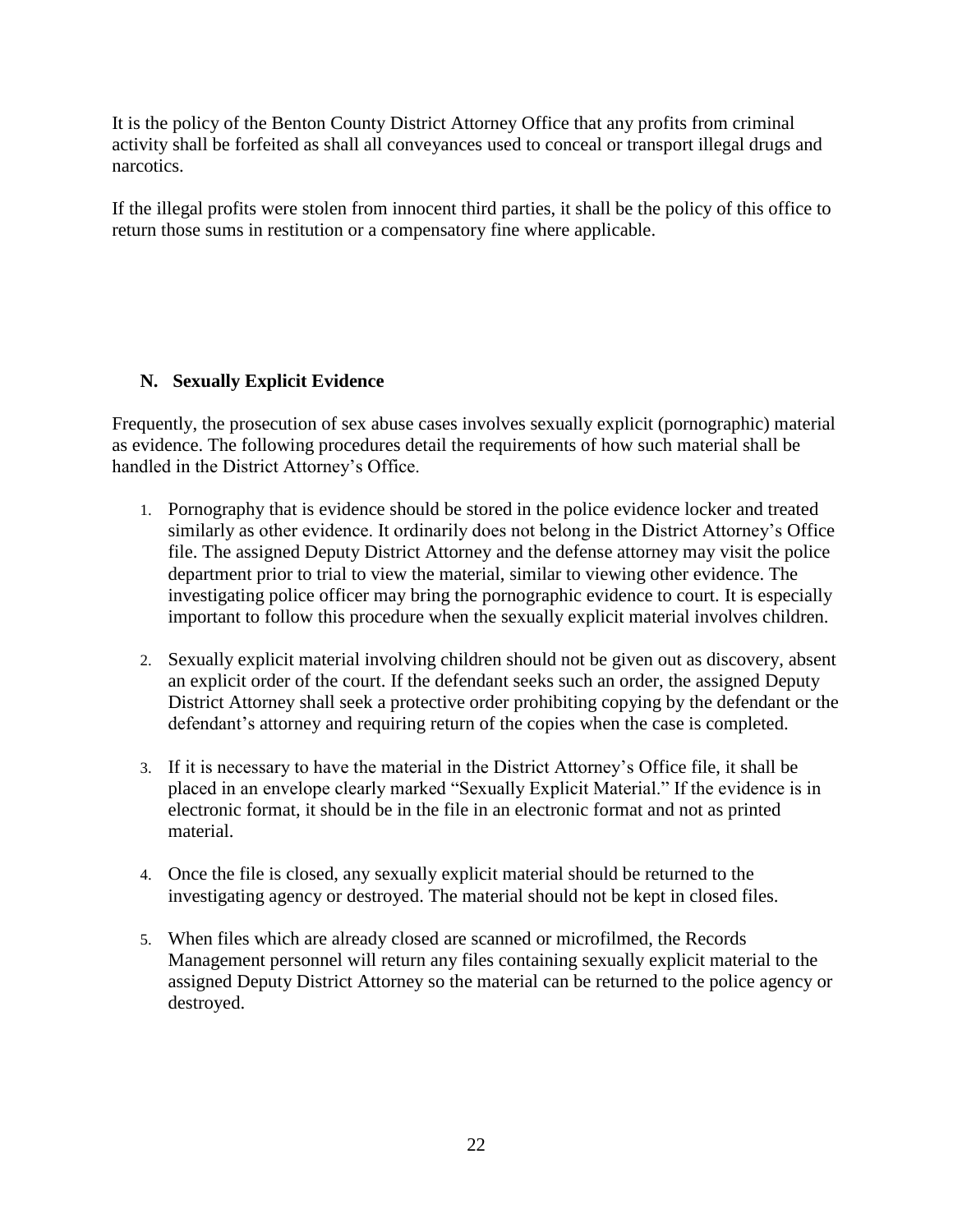## **O. Bias/Hate Crimes**

The Benton County District Attorney's Office recognizes Bias and Hate Crimes include a broad range of offenses and aggravating factors that extend beyond the scope of Bias Crime, as defined by ORS §§ 166.155 to 166.165. The Benton County District Attorney's Office also recognizes the purposeful nature of Bias and Hate Crime offenses, and is committed to the pursuit of accountability aimed at zero tolerance of Bias and Hate Crimes in our community.

For any crime in where the bias of the offender was a motivating factor in the commission of the crime, the Benton County District Attorney's Office, through its case management system, shall maintain a standardized method to record and report to the Oregon Criminal Justice Commission, the following data:

- 1. Charges presented to the district attorney for prosecution;
- 2. Cases issued by the district attorney;
- 3. Charges indicted;
- 4. Sentencing enhancements requested;
- 5. Sentences imposed, including conditions of supervision;
- 6. Charges to which a defendant enters a plea of guilty or no contest; and
- 7. Trial outcomes.

\*This is a broader scope of Bias Crime, as defined by ORS §§ 166.155 to 166.165, is limited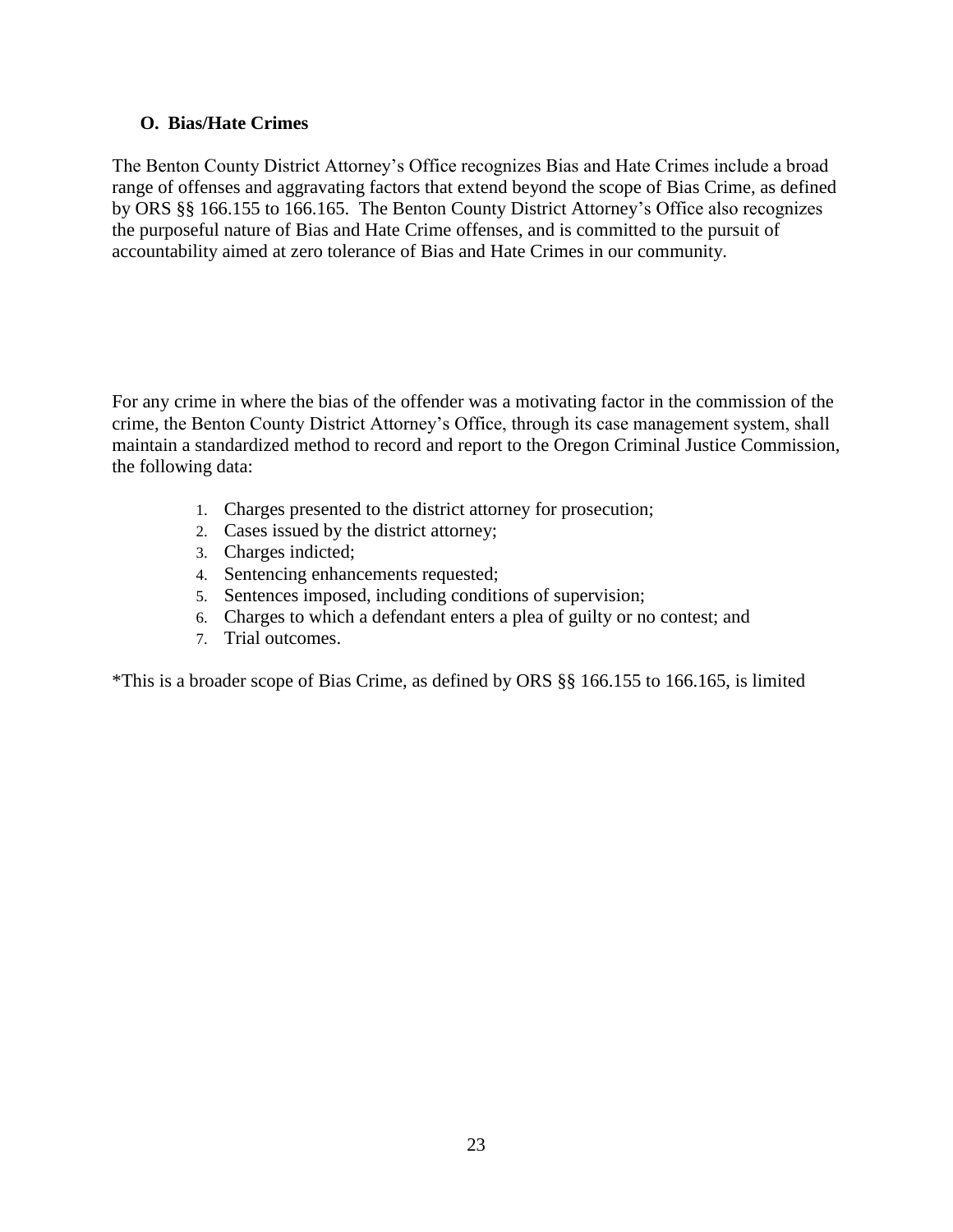# **IV. Resolution of the Benton County District Attorney's Office to Affirmatively Address Disparate Impacts in the Criminal Justice System.**

The Benton County District Attorney's Office has an affirmative obligation to examine, in an ongoing manner, whether disparities exist based on race, ethnicity, nationality, religion, gender, gender identity, sexual orientation, disability, or national origin, and take reasonable actions to prevent or correct any disparities that are found to exist.